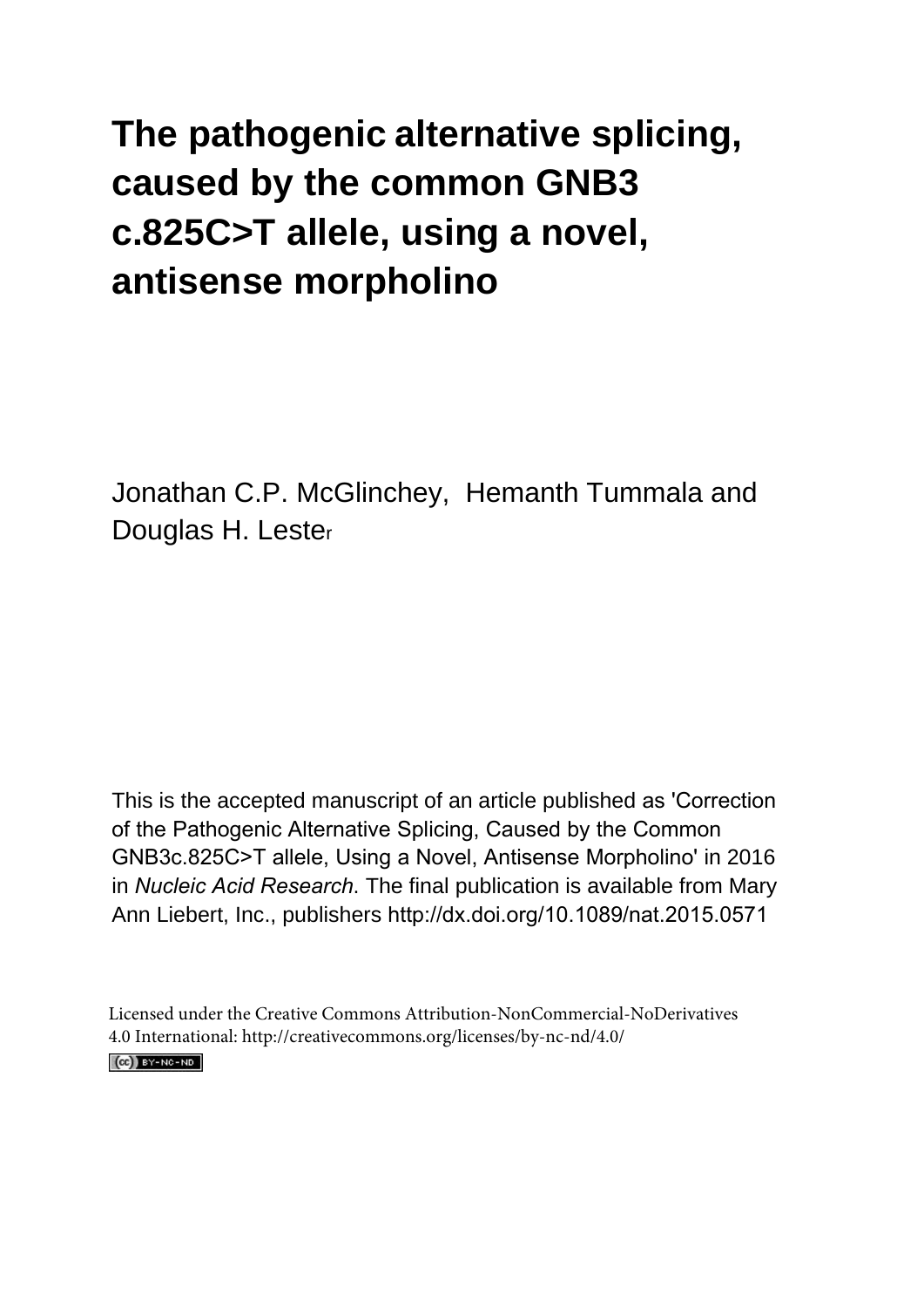# **The pathogenic alternative splicing, caused by the common GNB3 c.825C>T allele, using a novel, antisense morpholino.**

Jonathan C.P. McGlinchey<sup>1,2</sup>, Hemanth Tummala<sup>3</sup> and Douglas H. Lester<sup>1</sup>

1. Abertay University, School of Science, Engineering & Technology Dundee, Scotland, UK

2. Ninewells Hospital, Dundee, Blood Sciences Laboratory, Haematology **Department** UK, Scotland, UK

3. Queen Mary University of London, Barts and The London Children's Hospital, Centre for Paediatrics, Barts and The London School of Medicine and Dentistry London, England, UK

Running Title

GNB3, hypertension, antisense morpholino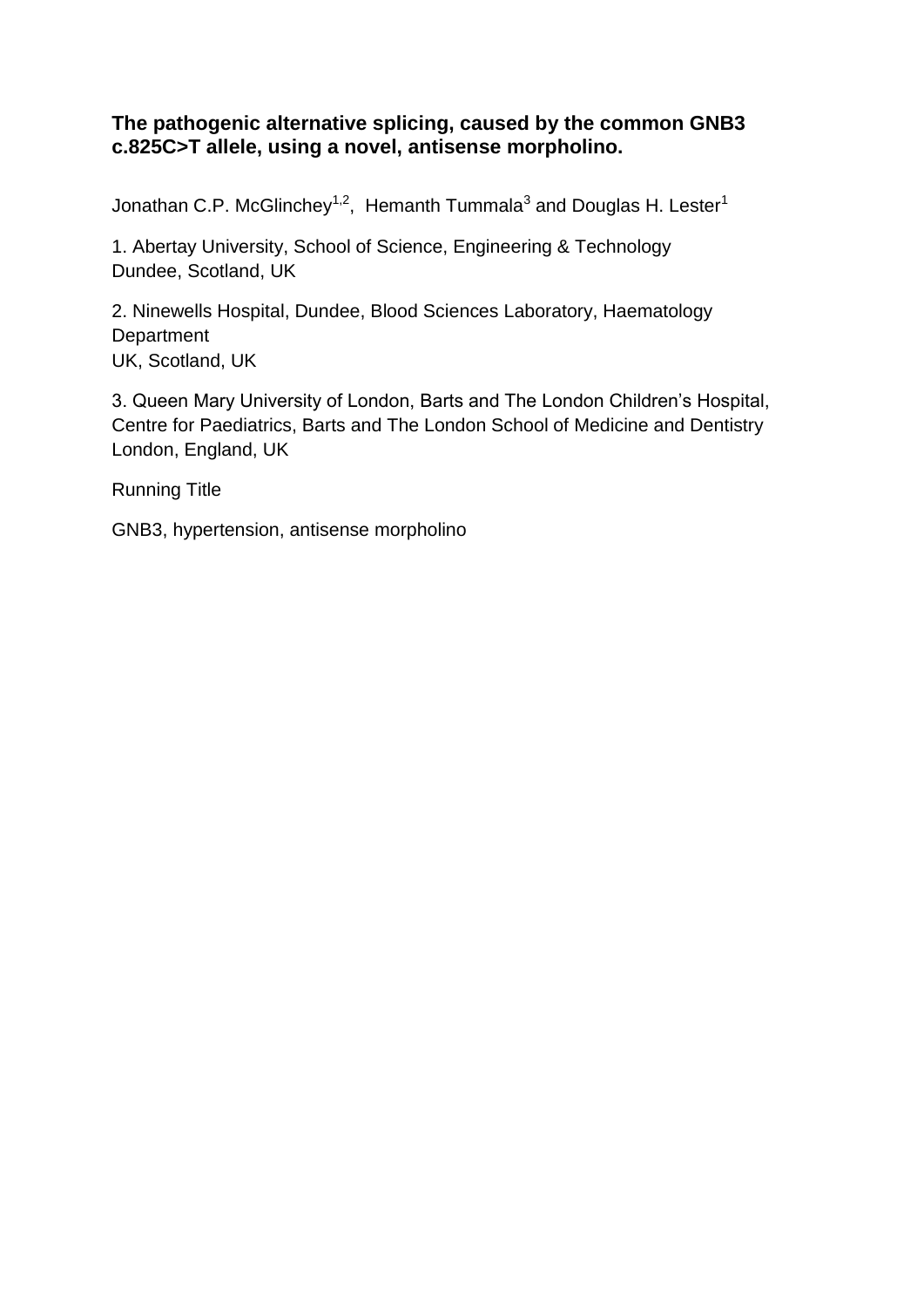#### **Abstract**

The very common GNB3 c.825C>T polymorphism (rs5443), is present in approximately half of all human chromosomes. Significantly the presence of the GNB3 825T allele has been strongly associated, with predisposition to essential hypertension. Paradoxically the presence of the GNB3 825T allele, in exon 10, introduces a pathogenic alternative RNA splice site into the middle of exon 9. To attempt to correct this pathogenic aberrant splicing, we therefore bioinformatically designed, using a *Gene Tools®* algorithm, a GNB3 specific, antisense morpholino. It was hoped that this morpholino would behave *in vitro* as either a potential " splice blocker and/or exon skipper, to both bind and inhibit/reduce the aberrant splicing of the GNB3, 825T allele. On transfecting a human lymphoblast cell line homozygous for the 825T allele, with this antisense morpholino, we encouragingly observed both a significant reduction (from  $~58\%$  to  $~5\%$ ) in the production of the aberrant smaller GNB3 transcript, and a subsequent increase in the normal GNB3 transcript (from  $-42\%$  to  $-95\%$ ). Our results demonstrate the potential use of a GNB3 specific antisense morpholino, as a pharmacogenetic therapy for essential hypertension.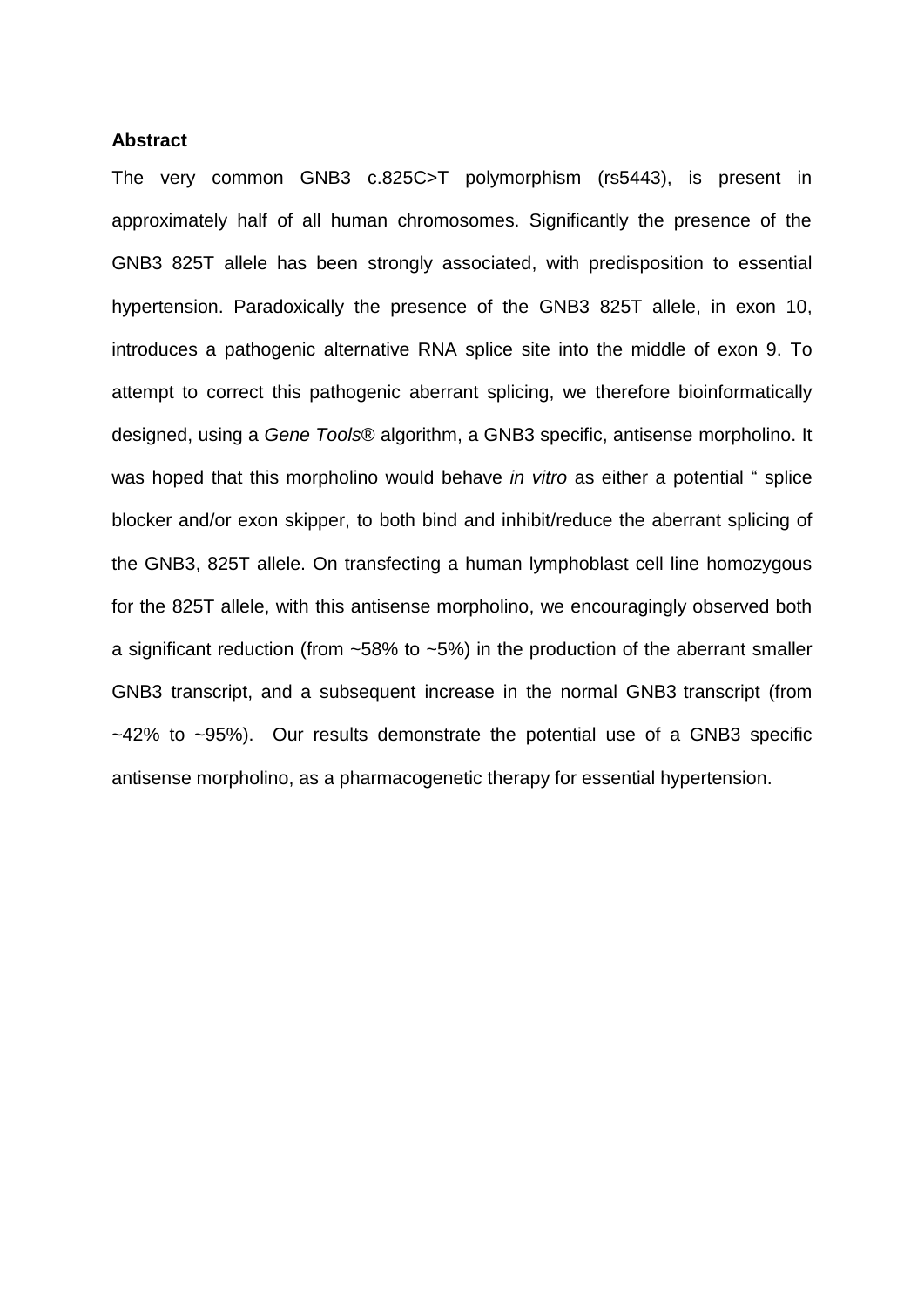#### **Introduction**

The Guanine nucleotide binding protein (G protein), beta polypeptide 3 gene, commonly known as GNB3, is one of the 5 genes, in humans, that encode the 5 different β subunits involved in all heterotrimeric G protein signalling, namely Gβ1, Gβ2, Gβ3, Gβ4 and Gβ5 [1]. These subunits share between 50-80% homology and all form a very similar 7 propeller structure, which binds to different gamma and alpha subunits to which form the many and diverse heterotrimeric G proteins [2]. These different heterotrimeric G proteins, in turn specifically bind to different Gprotein coupled receptors (GPCRs), which are stimulated by specific ligands or light. Following activation of these GPCRs, this subsequent change in confirmation, activates the bound heterotrimeric G protein [3]. As only one of the five β subunits, selectively binds, with the many different  $\alpha$  (22) and γ (14) subunits, this results in a plethora of structurally different heterotrimeric G proteins. Many of these different heterotrimeric G proteins, will also have different pathway specificities, in the many different cell types of vertebrates [4], e.g. GNB3 is the only one of the 5 beta subunits that is expressed in adult cone cells, but is not expressed in rod cells where GNB1 is expressed [5]. Moreover in early development GNB3 expression is largely restricted to the eye [6]. Later in development, however, the GNB3 gene is more ubiquitously expressed throughout the vertebrate body and is often co-expressed, albeit at a lower level [6], with GNB1 and possibly the other GNB genes in many of the bodies vital organs e.g. brain, heart, liver and kidney [7-11].

Gβ3, together with particular α and γ subunits, therefore selectively binds to a significant number of the thousands of different GPCRs, which are encoded by the 800 genes in the human genome [12].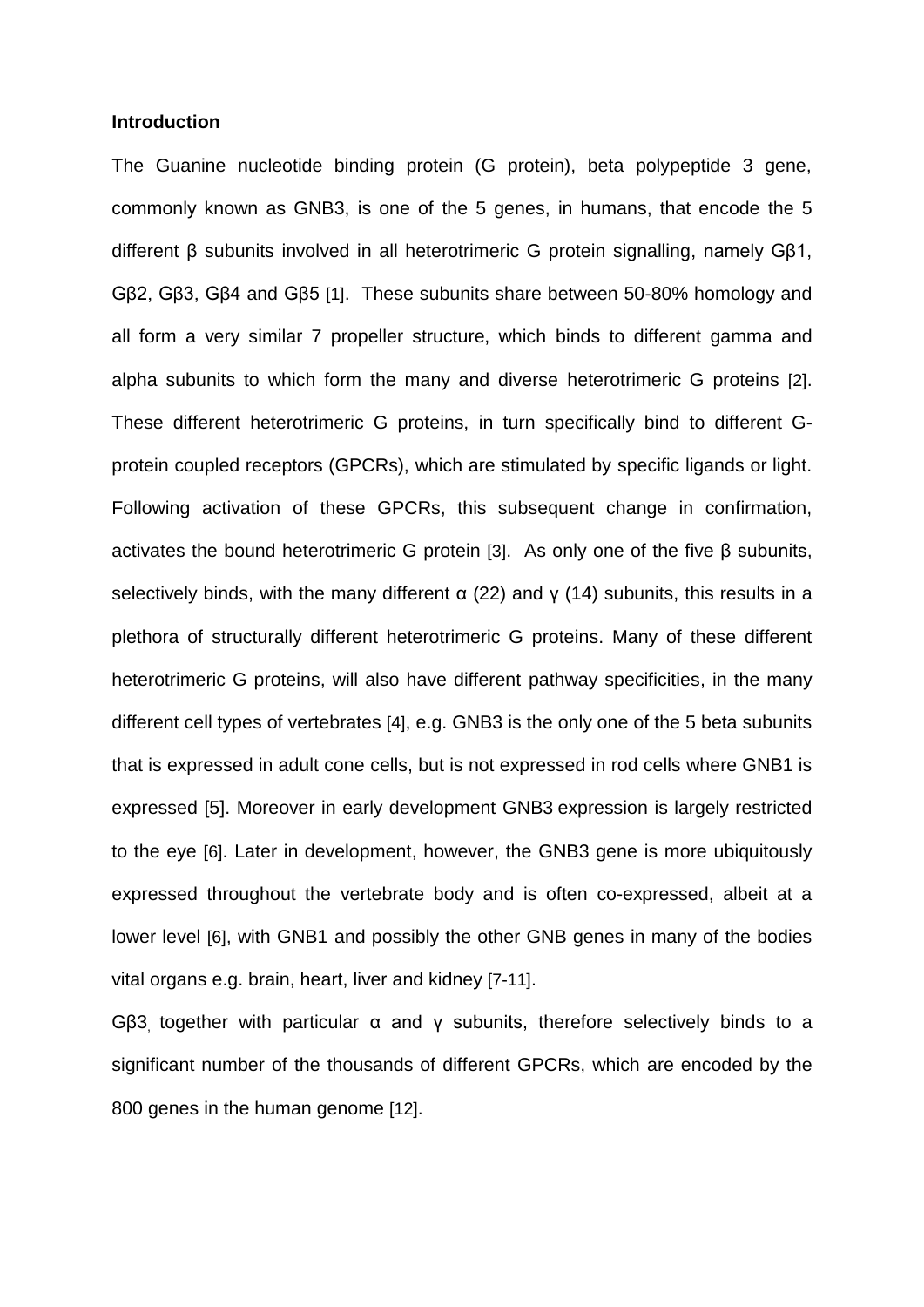Given the wide range of tissues, that the GNB3 gene is expressed, it is therefore not surprising that both the GNB3 knockout mouse model [13] and the GNB3 p.D153del homozygous, retinopathy globe and glomerulus enlarged (rgage/rge) chicken, have been shown to suffer from both retinal defects, and other pleiotropic phenotypes [7,14]. For example in both of these homozygous GNB3 mutant organisms there has been reported a high embryonic/infant mortality, e.g. only ~10% of the homozygous GNB3 knockout mice survived for longer than 3 weeks after birth [15]. Similarly we previously reported a ~30% embryonic lethality in the homozygous p.D153del chicken [7]. In the latter organism initially only a severe retinopathy globe enlarged (*rge*) phenotype was detected [16]. Later studies, however, by our research group discovered that the p.D153del eight month old chickens, also suffered from enlargement of the glomerular capsule, causing glomerulomegaly and tubuleinterstitial inflammation, which causes both a retinopathy, globe and a glomelular enlarged (rgage) phenotype [14]. These results suggest that the signalling pathways involving GNB3 are vital for both the normal development and maintenance of both the eye and the kidney's renal cortex. In contrast other GNB3 expressing selected tissues, taken from homozygote c.D153del GNB3 chickens, i.e. brain, heart, liver, pancreas, appeared to be histologically unaffected, despite the finding of significant alterations in signalling pathways in these tissues [14].

Recently, however, it has also been shown that GNB3 knockout mice as well, as suffering from cone function defects, have also been shown to suffer from bradycardia [6]. These mice surprisingly, however, showed no other differences in metabolic phenotypes e.g. blood pressure, and body weight compared to normal age matched controls. Moreover the decrease in heart rate appeared to be due to changes in neural signalling, as isolated GNB3 KO mouse hearts showed no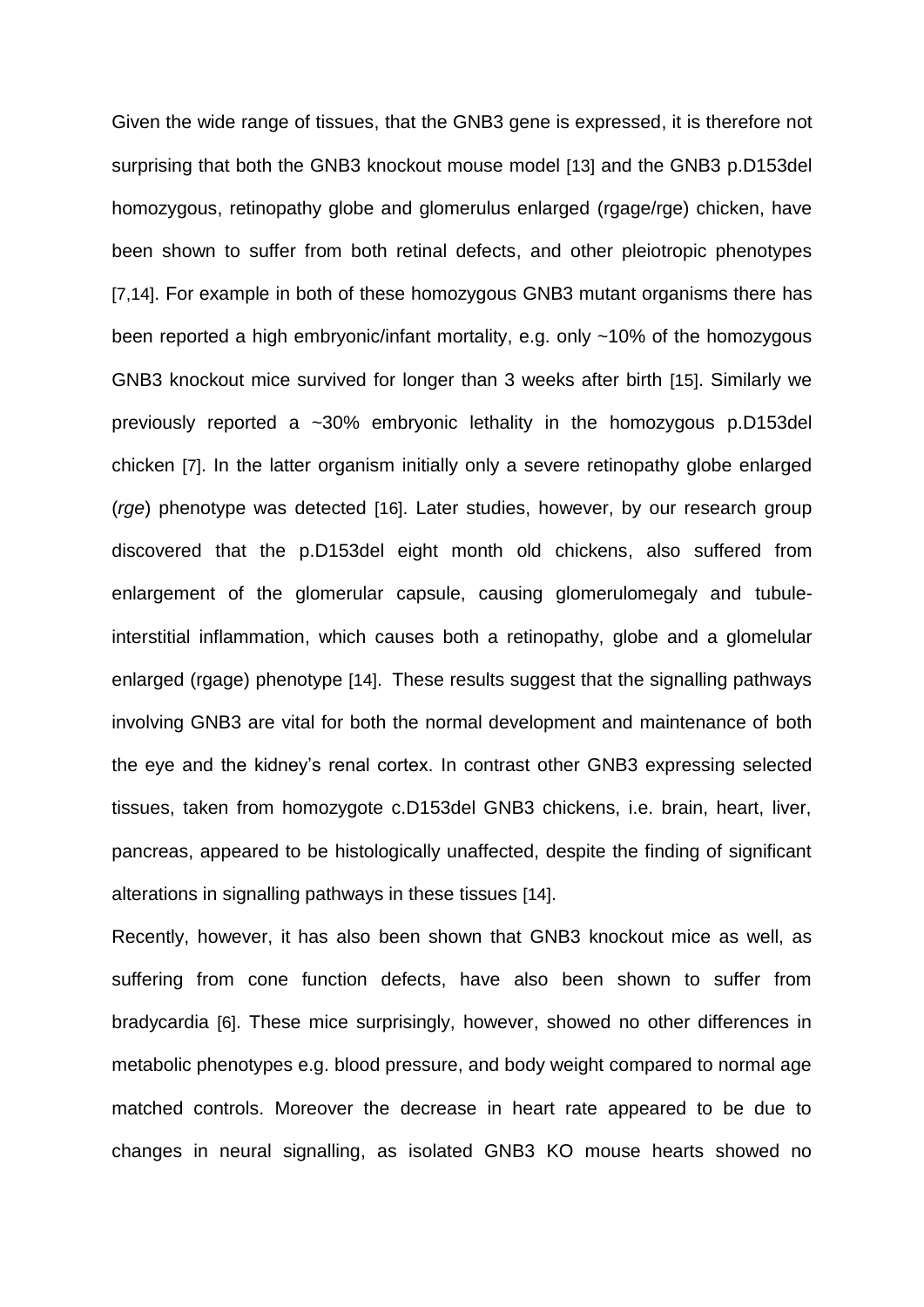difference to isolated normal hearts, following standard cardiac ion channel functional tests [17].

No significant phenotypic alterations, have to date, been detected in either the heterozygous GNB3 knock out mouse or the heterozygous c.D153del chicken, suggesting that relatively "normal" signalling pathways in most tissues are possibly maintained with only 50% of GNB3 levels. Related to these findings it has recently been found that both humans and transgenic mice that possess an extra copy of the GNB3 gene have been shown to exhibit an obese phenotype [18]. Taken together these results suggest that altering GNB3 expression by either haplo-insufficiency, or by duplication, but probably not by complete ablation, is likely to change both "normal" metabolism and possibly dietary behaviour in humans.

To date, no humans have so far been reported, with an equivalent GNB3 inactivating mutation, similar to either our chicken D153del mutation or with a deletion knockout mouse like mutation. However the very common, GNB3 gene variant c.825C>T (rs5443), which is present in approximately half of all human chromosomes, has been shown to be significantly associated with an increased risk of hypertension, especially in obese patients [19-21], regardless of the patients ethnicity. Interestingly the global allele frequency distribution of the GNB3 825T allele is remarkably similar to that of common polymorphisms in salt controlling genes e.g. the Angiotensin I converting enzyme (ACE), angiotensinogen (AGT) and both the sodium channel, non-voltage-gated 1 alpha and gamma subunits (SCNN1A/ENACα and SCNN1G/ENACγ) [22-25]. The GNB3 825T allele and particular functional alleles (e.g. the ACE D allele) in these other salt regulating genes have significantly higher frequencies in Sub-Saharan tropical Africa than in any other part of the world, where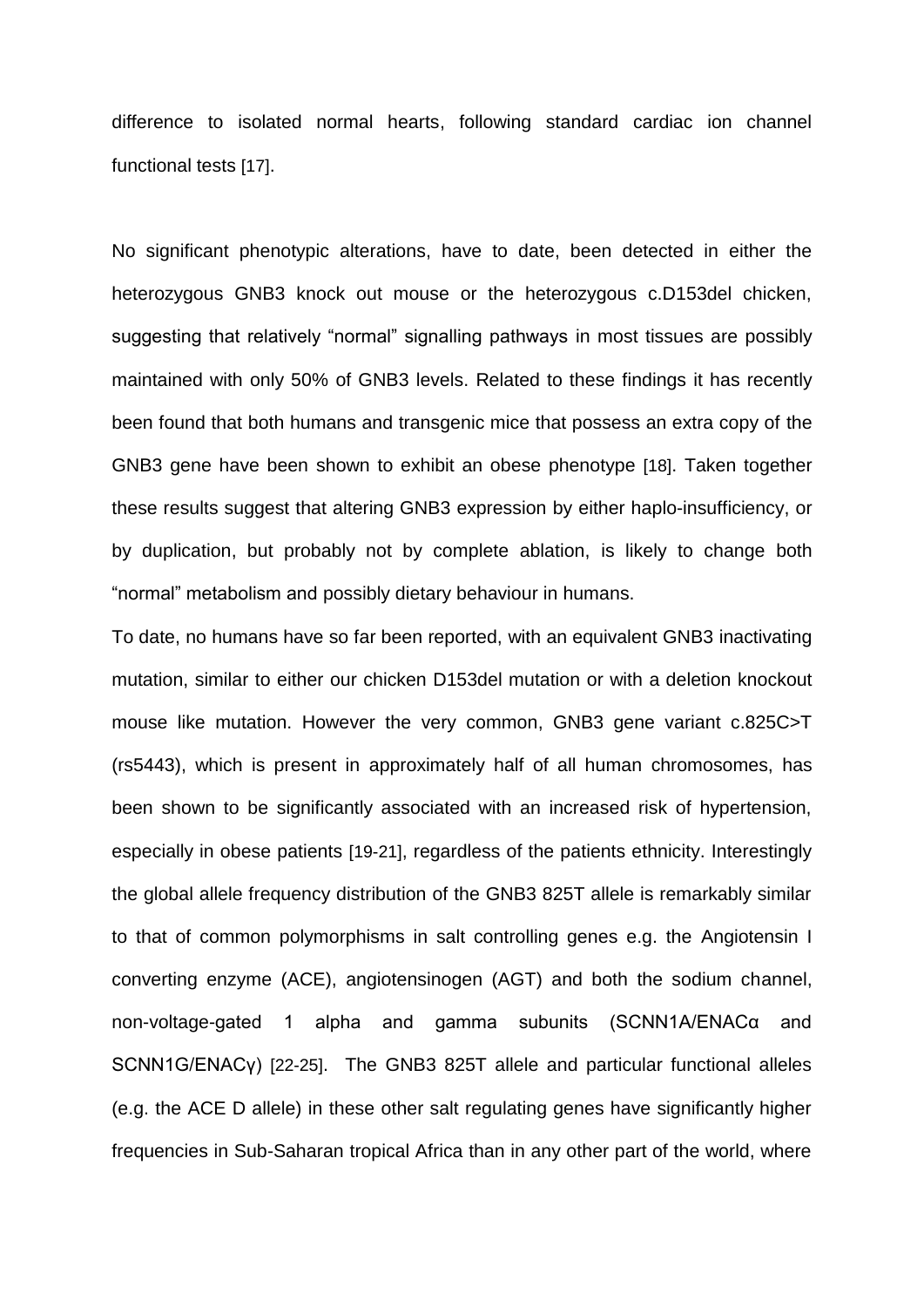the GNB3 825T allele, appears to be strongly selected against. In contrast this data also strongly suggests that the common Sub-Saharan alleles, were strongly selected for before the migration of man-kinds ancestors migrated "Out-of-Africa", ~100,000 years ago [24,26]. The most likely reason for the differential selection of the 825T GNB3 allele and other salt controlling alleles, in these different climes, is due to the hot and wet climate and low salt availability, endured by humans in central Africa at this time. In addition, the sub-Saharan hot climate inevitably led to the selection of humans with an increased capacity to sweat and cool down through evaporation. This selection has in turn also led to an increase in the frequency of gene alleles e.g. GNB3 825T, that increase renal sodium conservation, in order to combat this inevitable loss of both salt and water. GNB3 and the 825T allele in particular is therefore likely therefore to be involved in GPCR stimulated pathways that involve the control of urinary salt uptake e.g. through the angiotensin/NHE [21], bradykinin and/or SCNN/ENAC pathways [27]. However recent experiments using the GNB3 knockout mice, which were infused with angiotensin II, with no physiological changes in blood pressure, suggest that GNB3 is probably a peripheral player in this particular pathway [6]. Interactions, however between variant haplotypes in the obesity related FTO/IRX3 locus [28] and the 825T allele of GNB3, have recently been shown to help contribute to the varied clinical phenotypes in hypertension [29].

Significantly the GNB3 825T allele has also previously been implicated in obesity [25], cardiovascular disease [30-36], low birth weight [37], Alzheimer's disease, cognitive decline [38], erectile dysfunction [39-43], tumour progression [44-49] and as a genetic marker for drug response [50-59].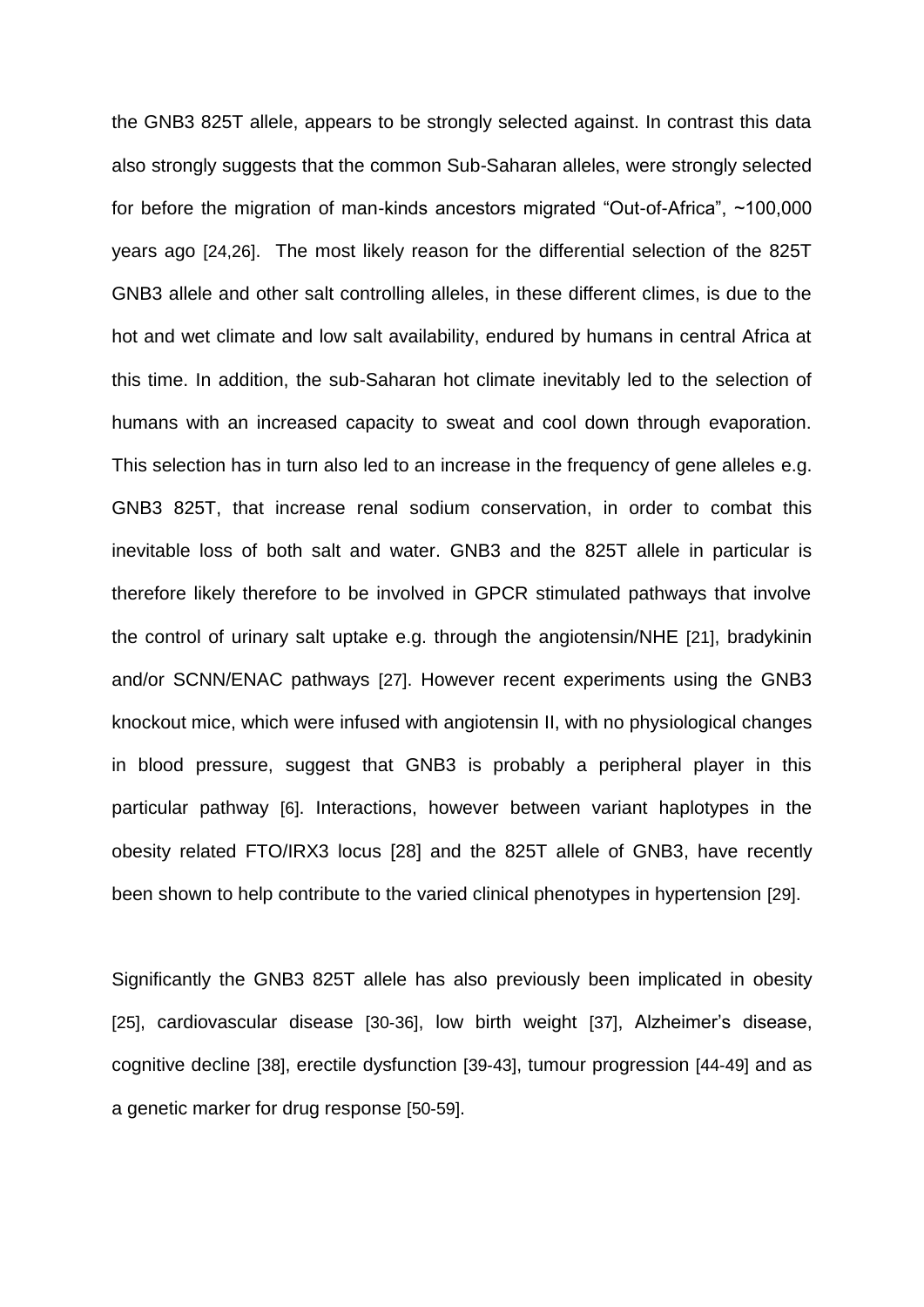The mechanism by which the GNB3 825T allele causes carriers to be predisposed to hypertension and other diseases, however still remains to be fully elucidated. The GNB3 825T allele, unlike the 825C allele, paradoxically introduces an alternative RNA splice site into the middle of exon 9, possibly by altering the GC ratio critical to both nucleosome methylation and splicesome binding, during gene expression [20]. The GNB3 gene with an 825T allele therefore produces two different transcripts in an approximately 50:50 ratio (see figure 1). The "normal" splicing event 8-9a, produces a transcript that is 123bp longer than the aberrant pathogenic 8-9b transcript. The former 8-9a transcript codes for the normal stable Gβ subunit, while the latter 8-9b translates into a highly unstable and possibly pathogenic isoform G3s, which is deleted for 41 highly conserved, amino acids [60] . In addition as a result of this alternative splicing event, the expression of the normal 8-9a transcript is reduced by ~50%, compared to GNB3 genes carrying the 825C allele (see figure 1).

Finding a specific drug to specifically try to correct the hypertensive and possibly some of the other GNB3 825T allele associated phenotypes, is therefore an attractive proposition. One approach chosen, in an attempt to specifically correct the analogous mis-splicing, of the pathogenic common Haemaglobin (HbE) allele, HBB c.79G>A (p.E27K), was to use an antisense morpholino, to specifically target its pathogenic mis-splicing [61]. This antisense morpholino treatment of Hela cells, expressing the HbE allele, resulted in a ~70% increase in the normal splice product. More recently antisense "exon skipping" morpholinos, have also been successfully used to treat Duchenne Muscular Dystrophy patients, who suffer from out of frame forming exon deletions. Such patients demonstrated a dramatic improvement in their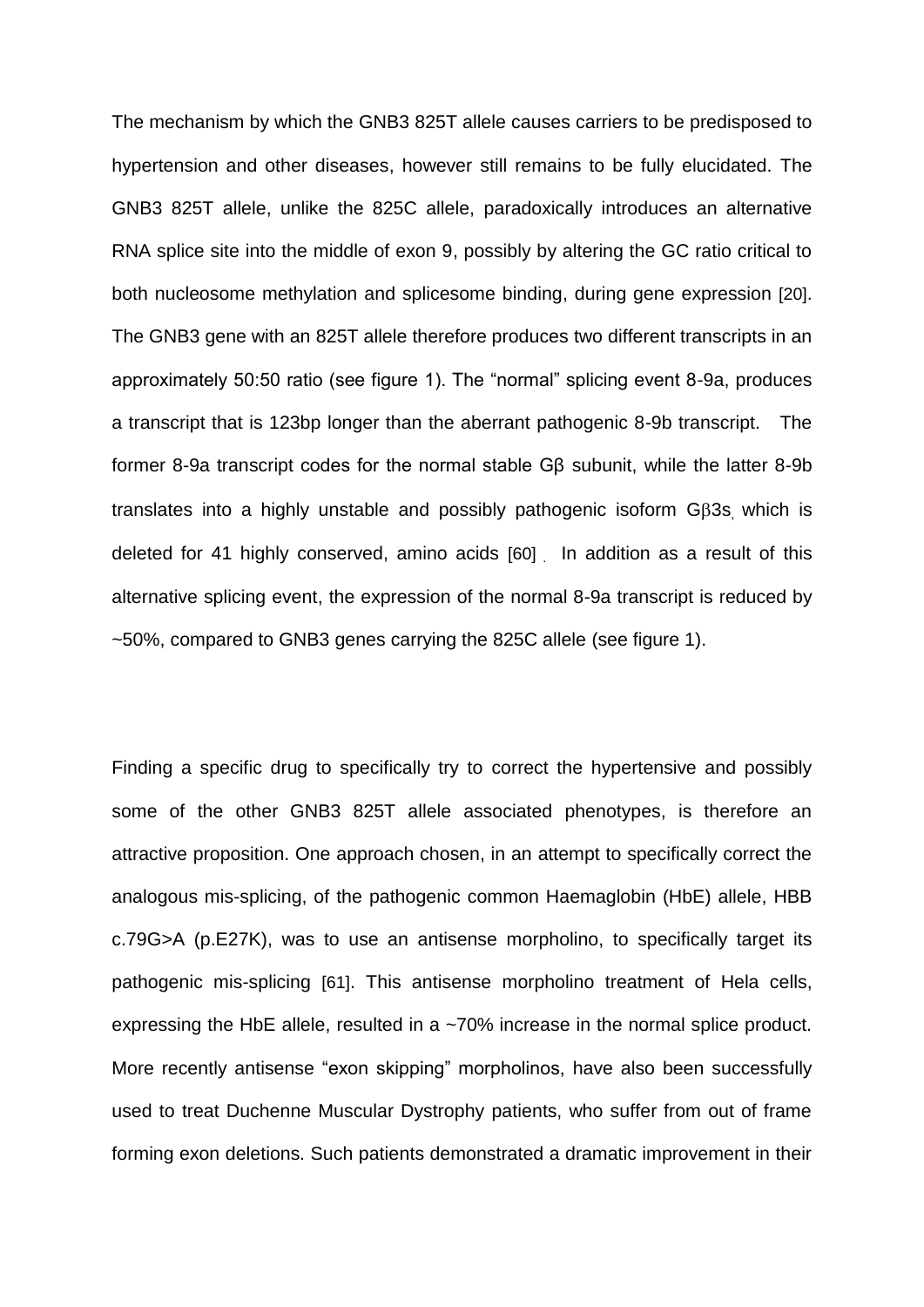clinical symptoms, with apparently little side effects following intravenous treatment, using apparently very stable and long lasting antisense morpholinos [62].

To attempt to combat either or both of these potentially pathogenic events in hypertensive patients, carrying an 825T allele, we therefore used the *Gene Tools®*  algorithm to design a so called "exon skipping" morpholino, in order to try to target and correct the aberrant splice site, in the middle of exon 9, in the GNB3 gene (see figure 1). In addition we also designed an ordinary antisense DNA oligonucleotide in order to try to block the aberrant GNB3s transcript. Both of these oligonucleotides were then used to transfect two different human lymphoblastoid cell lines, with two different GNB3 genotypes, namely homozygous 825T and heterozygous 825T/825C.

#### **Materials and Methods**

#### **Morpholino and antisense oligo design**

The following aberrant splice site GNB3 gene sequence, in the middle of the Exon 9 gene, was submitted to the *Gene Tools®* algorithm [\(www.gene-tools.com\)](http://www.gene-tools.com/) for exon skipping morpholino, design :

ctcttcatttcgggggcctgtgatgccagTGCCAAGCTCTGGGATGTGCG.

This algorithm then designed the following 25bp morpholino (M) sequence, which is complementary to the GNB3 aberrant splice site:

5'-CACTGGCATCACAGGCCCCCGAAAT-3', which was then ordered from *Gene Tools®.* In addition an antisense oligonucleotide (AS) 5'-

GAGCTTGGCACACGTGGTGT-3' which is complementary to the last 10 bases in exon 8 and the first 10 bases after the aberrant 'AG' splice site in exon 9, was also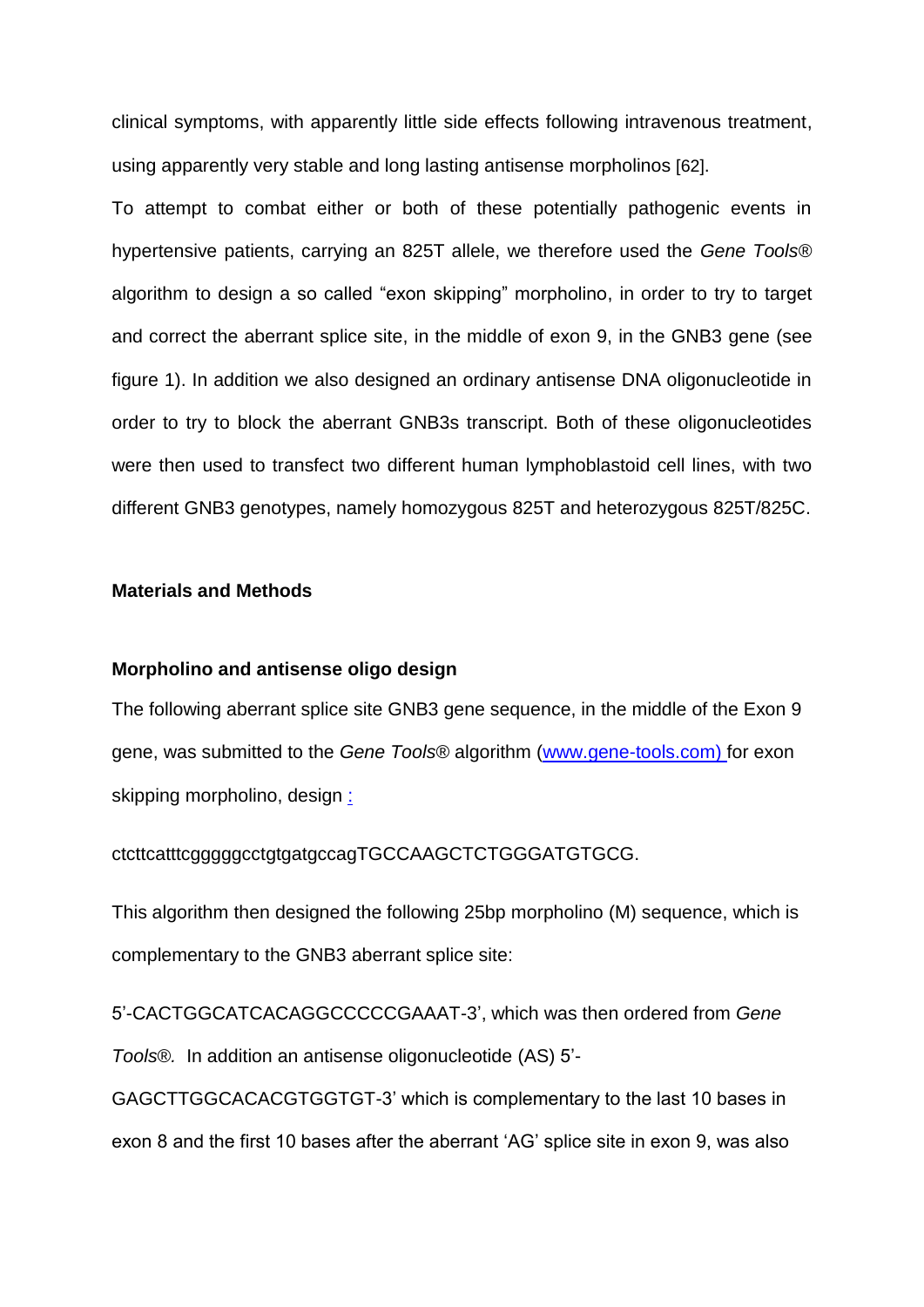ordered from Sigma Aldrich. This oligonucleotide was designed to hopefully bind preferentially to the GNB3s mRNA transcript and less to the normal GNB3 transcript.

# **PCR Primers**

The following RT-PCR primers were designed using Primer 3 software and ordered from Sigma: GNB3 exon 7 – 10 Forward GAGCTTTCTGCTCACACAGG, GNB3 exon 7 – 10 Reverse TCATGGAGTCCCAGACATTG-3', GNB3 Full coding with HindIII linker Forward GCAAGCTTGCCATGGGGGAGATGGAGC, GNB3 Full coding with Xho1linker Reverse CTCGAGTCAGTTCCAGATTTTGAGGAAGCTG

Actin Forward primer GCAAAGACCTGTACGCCAAC, and Actin Reverse primer 5'- CGTCATACTCCTGCTTGCTG-3'

# **Cell Culture**

The GM18500 GNB3 825T/825T (TT) GM18506 GNB3 825T/825C (CT) and 825C/825C (CC) (GM19116) Nigerian Yorba tribe, transformed, lymphoblastoid cells were obtained from Coriell Cell Repositories (http://ccr.coriell.org/).

The cells were added drop by drop into a T-50 culture flask (50ml) containing 20ml of Roswell Park Memorial Institute – 1640 (RPMI 1640) culture medium (Invitrogen), which was then agitated to ensure even spreading. Each of these flasks was then incubated at  $37^{\circ}$ C, for 24 hours. The cells were then removed after incubation and their confluence checked under the microscope. Once confluent, the cells were subcultured by removing the old medium and washing with Phosphate-Buffered Saline (PBS), to remove the serum.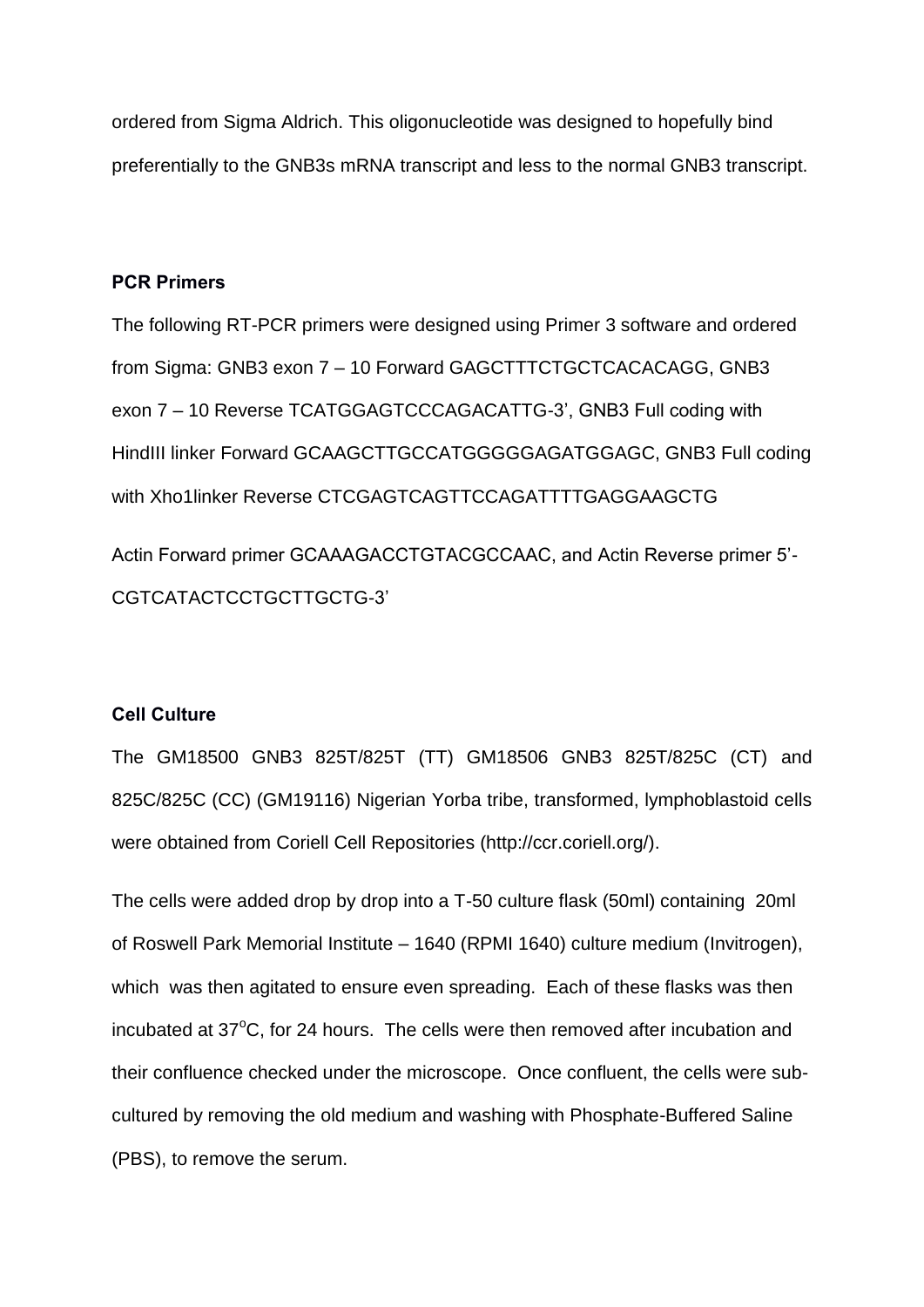After incubation the 20ml of cells in RPMI-1640 media were added to

T-75 culture flasks, and incubated overnight at  $37^{\circ}$ C,  $5\%$  CO<sub>2</sub>. 30ml of pre-heated RPMI-1640 media was added to top the cells up to 50ml, leaving them to incubate for around 48 – 72 hours until the pH of the media had decreased. The cultures were manually agitated daily to break up the cell clumps formed.

## **Transfection (Lipofectamine™)**

When the cells had reached 50% to 70% confluence, they were shaken to break up clumps, transferred into 15ml centrifuge tubes and centrifuged at 720g for 8mins, removing the supernatant. The pellet was washed twice, by re-suspending the pellet in 10ml PBS, centrifuging the cell suspension at 720g for 8 minutes and removing the supernatant. The cells were then resuspended in 2ml of Opti-MEM®, and 30µl of the suspension was removed so the cells could be counted using a haemocytometer. Once the cells were counted, a 500µl dilution of each suspension was plated in a 6-well multiple well plate at a density of approximately 3.6x10 $^6$  cells per well, containing 2ml of Opti-MEM®. The 6-well plate was then incubated for 2 hours at 37 $\mathrm{^{\circ}C}$ , 5%  $\mathrm{CO}_{2}$ , in order to starve the cells of serum before transfection. 4µl of the GNB3 morpholino (1mM/ul) and 4ul antisense oligonucleotide (1mM/ul) were both initially mixed with 200µl OPTI-MEM® and left at room temperature for 10minutes. These DNA/OPTI-MEM® mixtures were then added to another mixture containing 12µl Lipofectamine™ and 200ul Opti-MEM®, which had also been preincubated for 10minutes.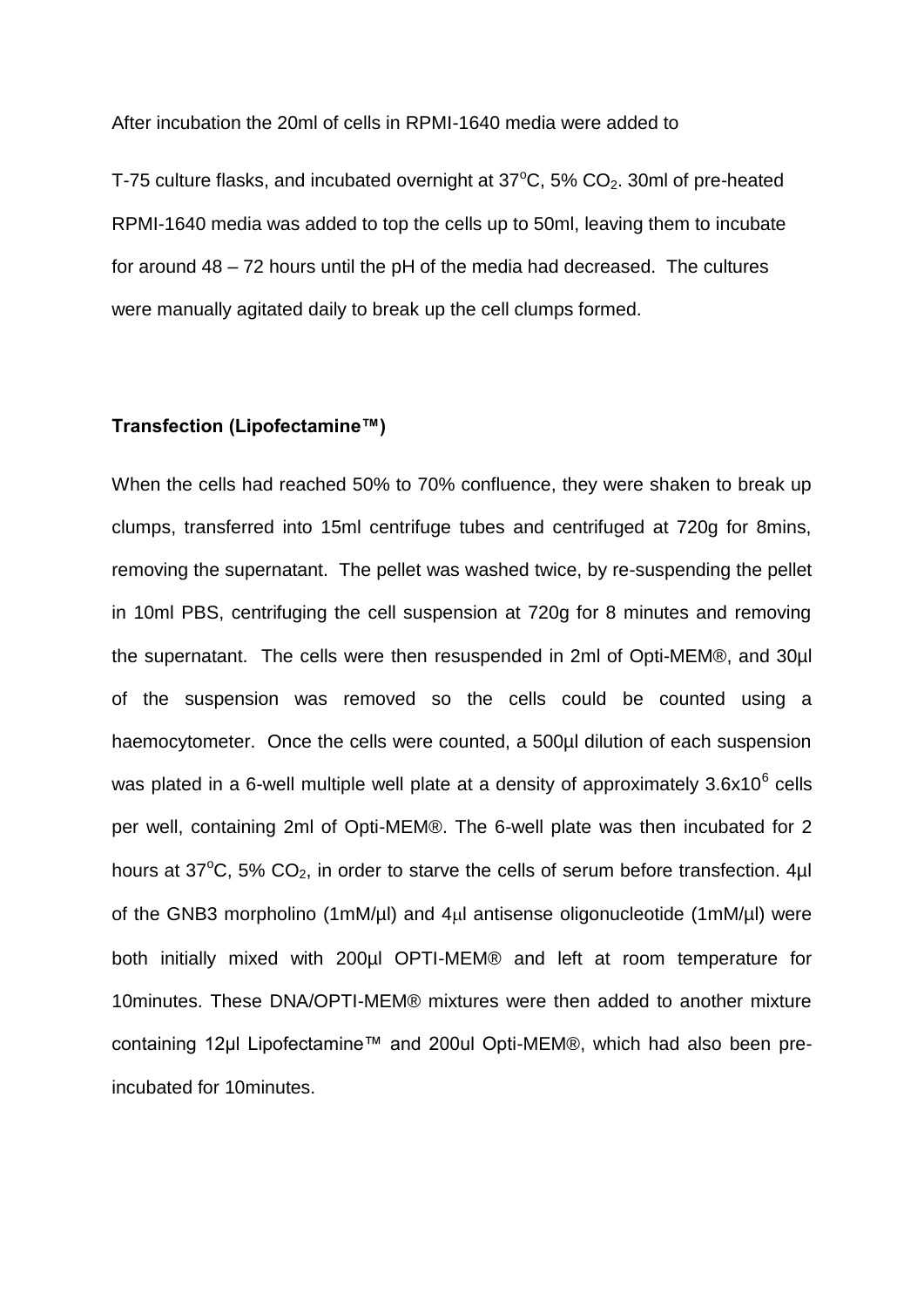To measure transfection efficiency 3µl of Green Fluorescent Protein (GFP) expressing Plasmid was also added to the mixture. The 2 mixed tubes were then incubated for a further 20 min, allowing the Lipofectamine™ to form a complex with the morpholino and antisense oligonucleotide. 100µl from the morpholino/Lipofectamine tube was added to the 4 morpholino wells, and 100µl from the antisense/Lipofectamine™ tube was added to the 4 Antisense wells. For the 4 mock samples 12µl Lipofectamine™ was mixed with 200µl OPTI-MEM, incubated for 10min, then 3µl of GFP was added and allowed to incubate at room temp for 20min before being added to the mock cells. The 6-well plate was gently shaken back and forth to insure distribution of the Lipofectamine™ complex. Another 1000µl of Advanced RPMI 1640 was added to each of the 12 wells. These were placed in the incubator at  $37^{\circ}$ C overnight (approximately 24 hours). Afterwards the 6-well plates were removed from incubation and 3ml of RPMI 1640 was then added to each well. The 6-well plates were then incubated for a further 48 hours at  $37^{\circ}$ C. The 6-well plate was shaken gently back and forth to insure distribution of the Lipofectamine™ complex. Another 1000µl of Advanced RPMI 1640 was added to each of the 12 wells. These were placed in the incubator at  $37^{\circ}$ C overnight (around 24 hours). Afterwards the 6-well plates were removed from incubation and to each of the 12 wells, 3ml of RPMI 1640 was added. The 6-well plates were then incubated for a further 48 hours at  $37^{\circ}$ C.

## **RNA Extraction**

Medium containing the cells from each well was centrifuged and resuspended in 1ml of PBS and transferred to a 1.5ml and centrifuged at 425g for 10mins, before the supernatant was removed. The 1.5ml tubes were placed on ice and to each 100µl of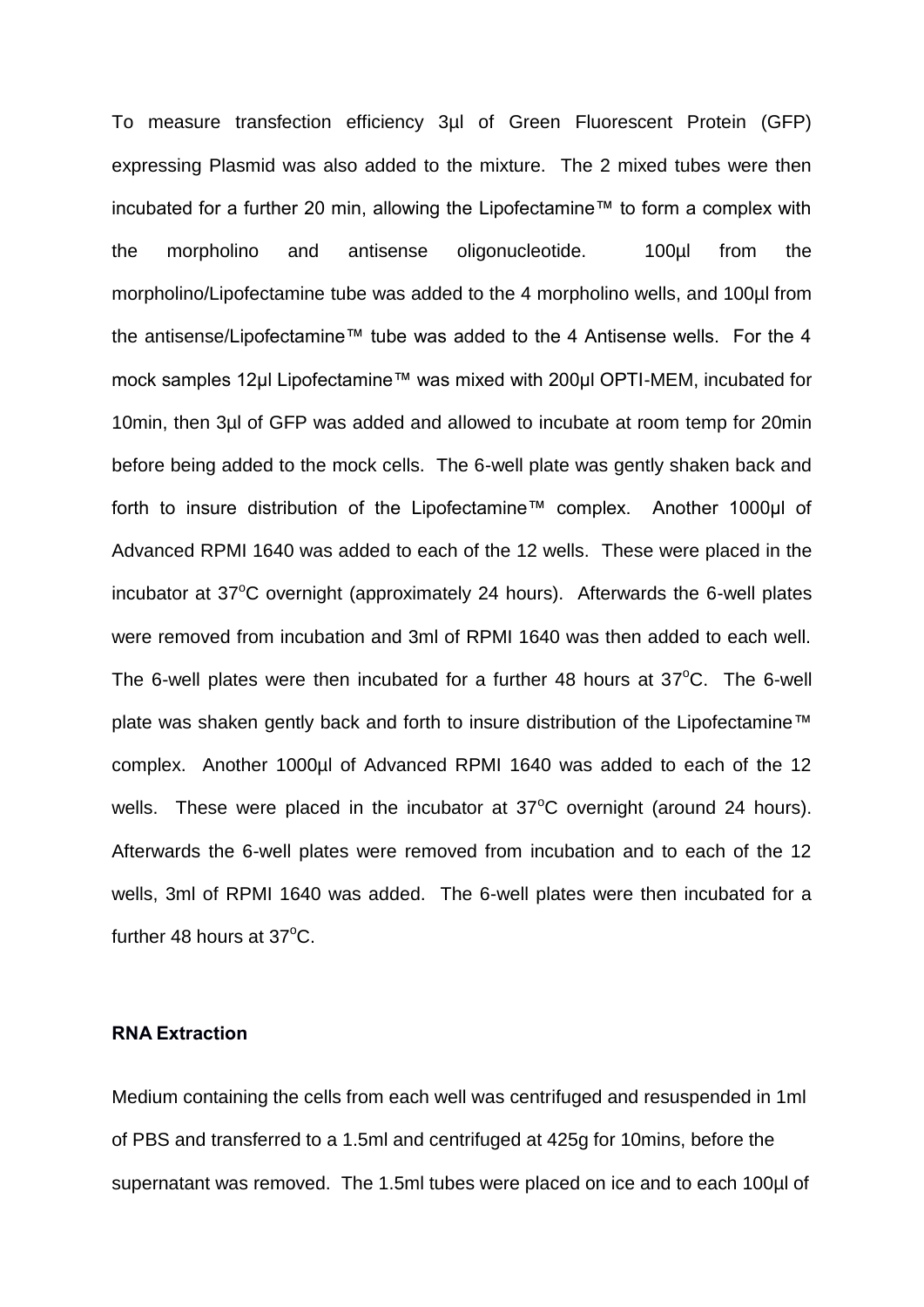QIAzol® (Qiagen) was added and mixed by pipetting until the cell pellet was fully resuspended, the tubes were then incubated at room temperature for 5min, before being placed back on ice. To each 1.5ml tube 20µl of chloroform was added and vortexed for 10sec, then incubated for 3min at room temperature, before being placed back on ice. The 1.5ml tubes were then centrifuged at ~23,000g for 15min at 3°C. After this each 1.5ml tube presented 3 phases: a top colourless aqueous phase, a middle white interphase and a lower red phenol-chloroform phase. The upper aqueous phase containing the RNA was removed from each 1.5ml tube without disturbing the 2 lower phases and added to a new labelled 1.5ml tube. The RNA was precipitated by adding 50µl of isopropanol and incubated for 10min at room temperature. The 1.5ml tubes were centrifuged at  $\sim$ 23,000g for 10min at 3<sup>o</sup>C. The supernatant was removed and the pellets were washed by mixing with 100µl of 75% ethanol, and being centrifuged at 239g for 10min at  $3^{\circ}$ C, the supernatant was removed and this wash step was repeated. Afterwards the RNA pellet was left for the ethanol to evaporate for 7min. The RNA samples were then further purified to ensure no genomic DNA contamination using an RNeasy Mini prep kit QIAGEN, using the manufacturer's protocol. RNA was then quantified by spectrophotometry and diluted to a concentration of 100ng/ µl.

#### **RT-PCR**

cDNA synthesis was undertaken using the manufacturer's instructions using the Oligo dT method in an M-MLV Reverse Transcriptase kit (Life Technologies). PCR was carried out using a MyTaq™ Red Mix (Bioline) PCR kit in a 50µl final volume, containing 100ng cDNA and 0.2µM of forward and reverse primer. Thermo-cycling was carried out with an initial denaturation at  $95^{\circ}$ C for 5 minutes, followed by 35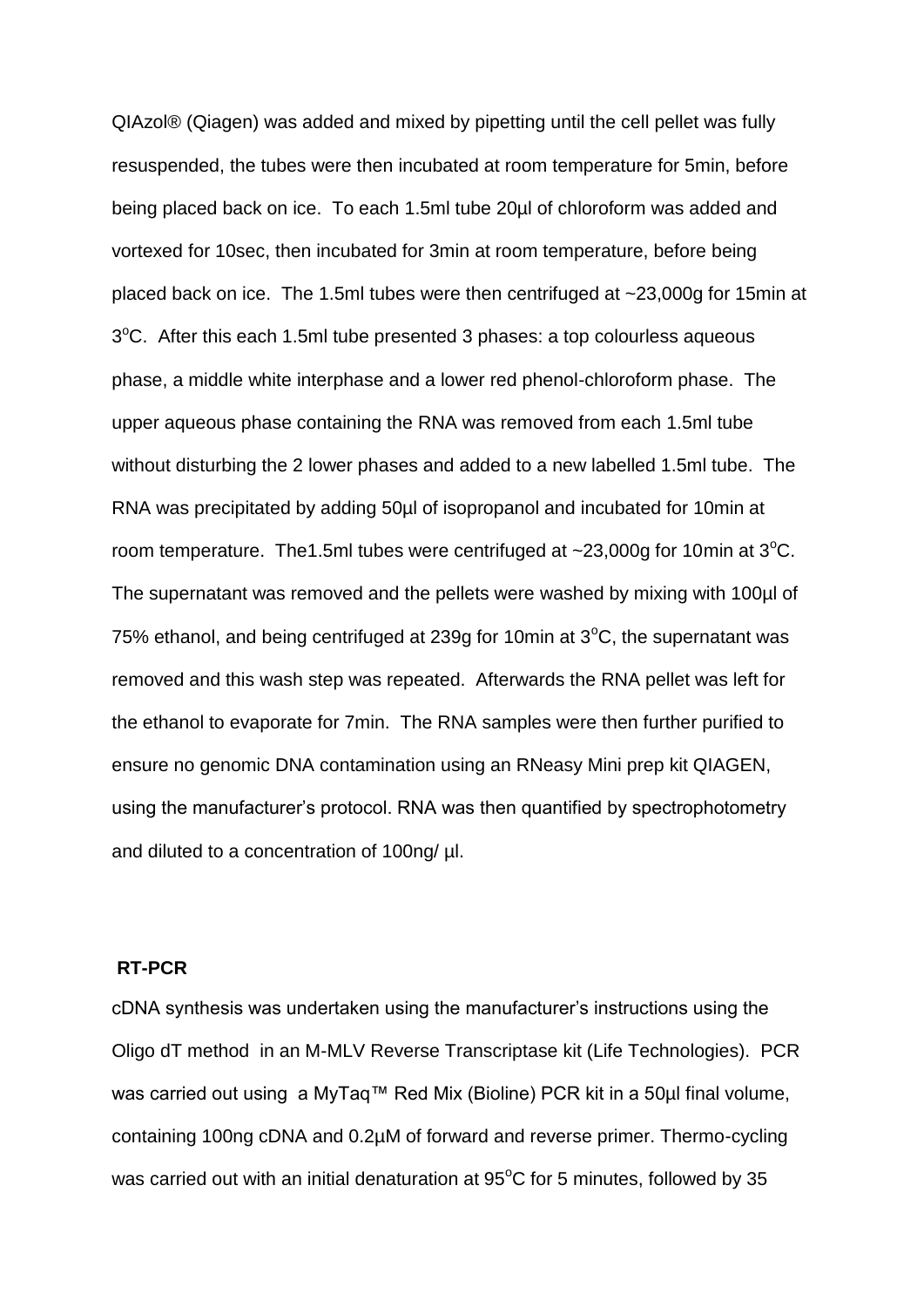cycles of  $94^{\circ}$ C for 30 seconds,  $45^{\circ}$ C for  $45$ secs and  $72^{\circ}$ C for  $45$ secs. A final extension was carried out at  $72^{\circ}$ C for 45 secs. PCR samples were loaded on a  $2\%$ gel containing, 1X TAE buffer and 10µl Save View™ ABM. Bioline Hyperladder II was used as a size marker and the gel was run at 150 volts for 90 minutes. Semi quantitative analysis of the jpeg image of the gel was carried out using imageJ software [\(http://imagej.nih.gov/ij/\)](http://imagej.nih.gov/ij/).

#### **Protein Extraction**

Coriell cell lines, possessing the following GNB3 Genotypes 825CC (GM19116), 825CT (GM18506) and 825TT (GM18500) cells, were either mock or antisense morpholino transfected. After 24 to 48 hours incubation the cell lines were checked for 70% - 90% confluence in their wells. Once this was achieved the cells were transferred into a 15ml centrifuge tube and pelleted at 720g. The supernatant was discarded and the pellet was resuspended in 5ml PBS to wash, the cells were then centrifuged at 720g to pellet, discarding supernatant, repeating once. The cells were resuspended in 150µl of ice cold RIPA Buffer), and mixed by pipetting then placed directly on ice, and carefully transferred into a labelled 1.5ml microcentrifuge tube, then incubated for 5mins. The microcentrifuge tubes were centrifuged at 28,000g for 10mins at  $4^{\circ}$ C. 10 $\mu$ I of the supernatants containing the protein lysate were transferred to fresh microcentrifuge tubes for analysis of concentration, by the Bradford Assay. The remaining volumes were measured (~140µl) and added to fresh microcentrifuge tubes, adding 1:1 sample buffer (containing βmercaptoethanol), and mixed by pipetting. The samples were heated at  $94^{\circ}$ C for 15mins at shaking at 900rpm, the samples were centrifuged at 28,000g for 10mins.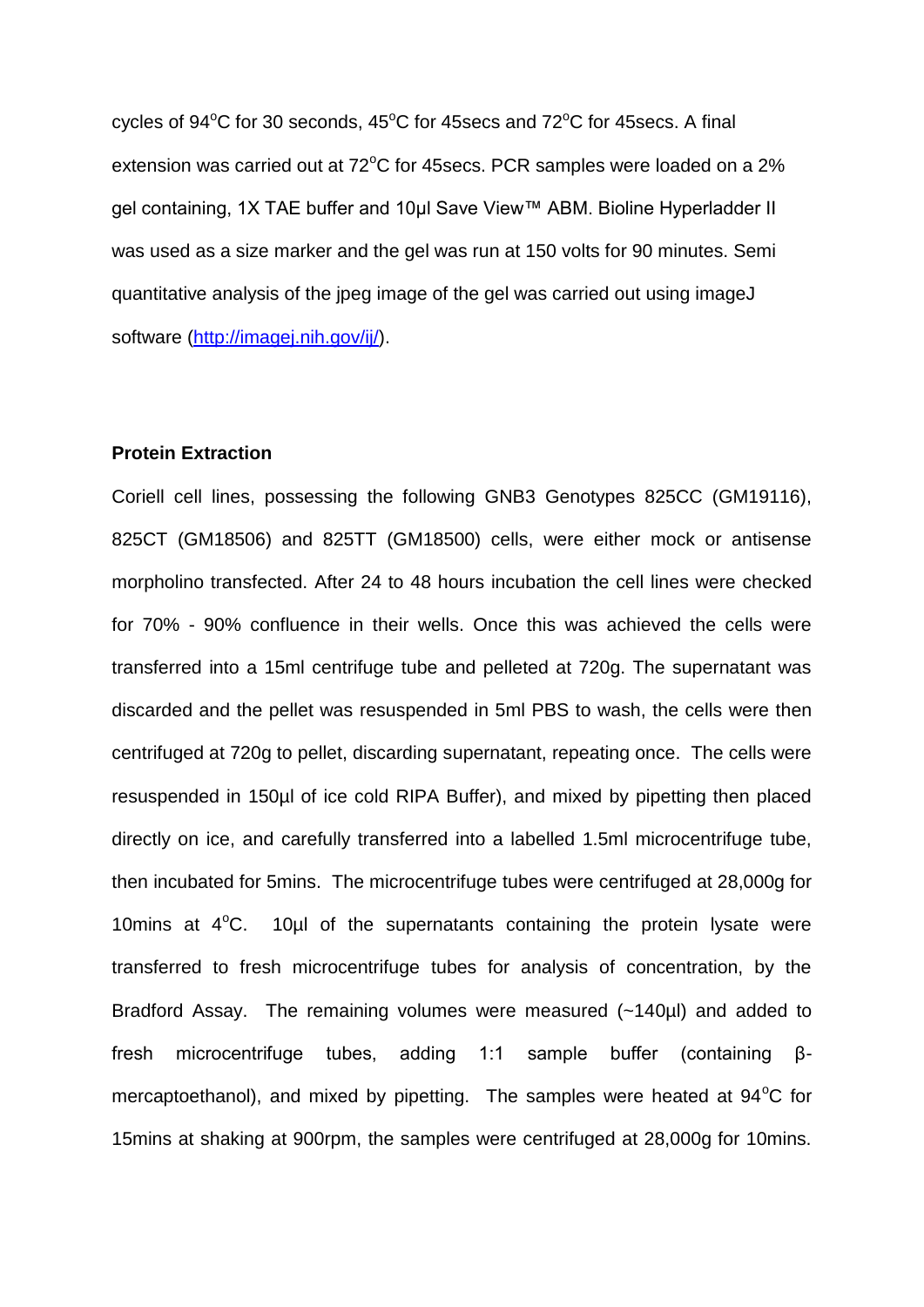The supernatants were transferred in to fresh microcentrifuge tubes and aliquots stored in a  $-80^{\circ}$ C freezer.

#### **Western Blot (WesternBreeze® Kit)**

The Ab154866 Gβ3 specific anti-body was obtained from Abcam. It is a rabbit monoclonal antibody raised against a 14 amino acid residue synthetic peptide taken from within the region 100-150 of Human Gβ3 protein. The antibody was diluted in a diluent blocking solution provided in the WesternBreeze® kit (7ml Filtered  $_dH_2O + 2ml$ Blocker A + 1ml Blocker B), Ab154866 was diluted 1:1000 by adding 10µl antibody to 10ml diluent.

The thawed protein lysate samples were reheated at  $94^{\circ}$ C, 900rpm for 10mins. And the centrifuged for 1 minute 5,000g. The SDS polyacrylamide gels were placed into the XCell SureLock® Mini-Cells filled with 1x tris-glycine running buffer and the wells loaded with 10µg of protein, according the Bradford assay results, 5µl of Life Technologies SeeBlue® Prestained Standard protein marker was also added to a The Lid was attached and set to 200v and 200mA, allowing the gel to run for 1 hour 30mins. Blots were then probed with either of the two antibodies, according to the manufacturer's instructions.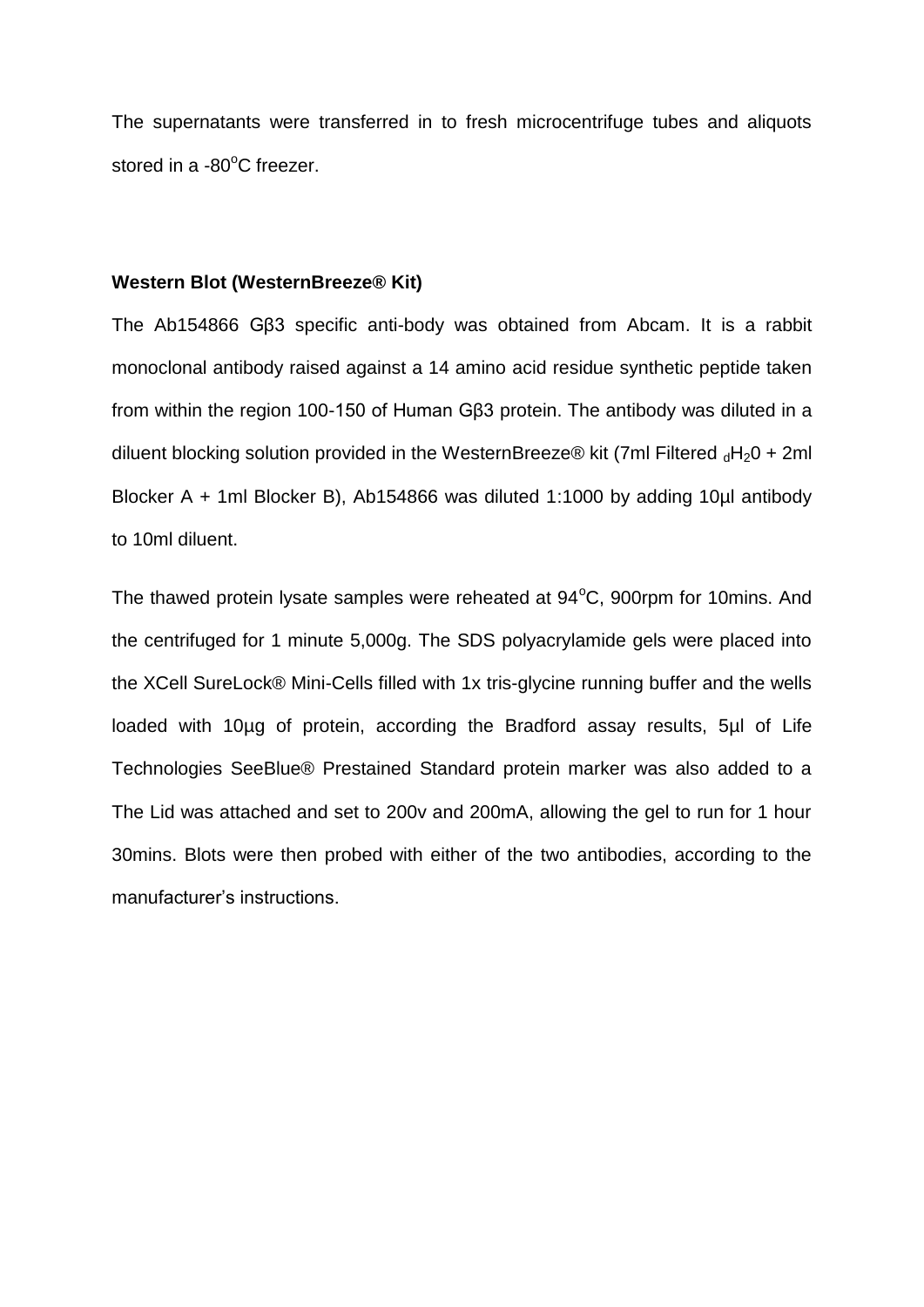#### **Results and Discussion**

As can be seen from both figures 2 and 3, there appears to be significant inhibition of the formation of the aberrant 8-9b splicing, in both the homozygous 825TT cell line (reduced from  $\sim$  58% to  $\sim$  5%) and the heterozygous 825CT cell line, following transfection, with the GNB3 specific antisense morpholino. Moreover following morpholino transfection of the 825TT cell line there also appeared to be a significant increase in the production of the normal 8-9a transcript (increased from ~42% to 95%). In contrast from Figure 2 it can be seen that both mock transfection and transfection with the allele specific unmodified (AS) oligonucleotide, of the 825TT cell line, appears to have little effect in altering the expression, of neither the 8-9b, or the 8-9a splicing event. Encouragingly mock transfection or transfection with either the, morpholino or the allele specific (AS) morpholino affected the expression of the control actin gene.

These initial RNA results suggest that our GNB3 antisense morpholino appears to significantly correct both of the potential pathogenic effects of the GNB3 825T allele; firstly down regulation of the aberrant 8-9b and secondly up regulation of the "normal" 8-9a splicing event.

From the G $\beta$ 3 Western Blot results, shown in figures 4 and 5, however it can clearly be seen that only the normal G3 splice variant and not the unstable and short lived GB3s protein, is detected with the GB3 monoclonal antibody Ab154866. This is despite this antibody being raised from a portion of the  $G\beta3$  protein, amino acids 100-150, that is present in the truncated G3s protein, which is deleted for amino acids 168-207. This result is similar to the one achieved by Sun et al. [60], who were also unable to detect the unstable G3s protein in their experiments. It is therefore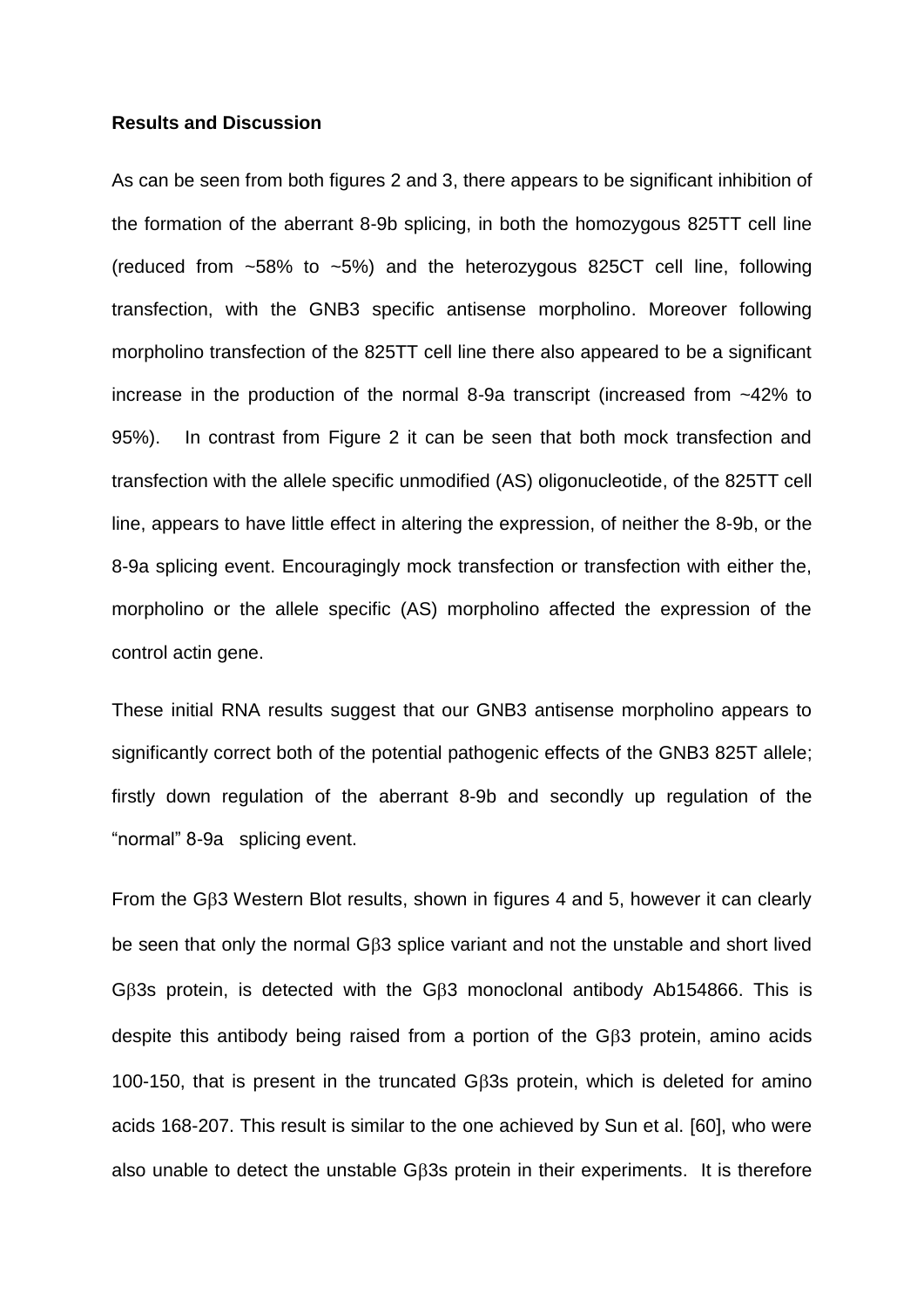impossible to determine, from this Western blot whether our antisense morpholino is actually down regulating the amount of the G $\beta$ 3s protein, as indicated in our RNA results. Moreover contrary to our RT-PCR results in figure 2, there appears to be no significant difference in the quantity of the normal GB3 protein, in both the 825TT and 825CC cell lines, following treatment with the antisense morpholino.

The semi–quantative RT-PCR results obtained in our experiments, however still suggest that the GNB3 antisense morpholino, may still be useful in helping lower blood pressure in both normal and obese individuals who carry the 825T allele [19]. This is because some or all of the pathogenic effects of the 825T allele are likely to be due to the presence of the unstable G $\beta$ 3s protein subunit, rather than the mere reduction of the expression of the normal  $G\beta3$  subunit. In support of this argument it has recently been found that many different specific deleterious point mutations in the related GNB1 and GNB2 genes are able to transform cell lines from being cytokine dependant, to a cytokine independent phenotype [63]. Moreover these same mutations have been found in many different human cancers. These findings strongly suggest that many different mutations in the heterotrimeric C protein  $\beta$ subunit, including the GNB3 splice variant  $G\beta$ 3s, are likely to cause dominant/negative effects on both the  $\beta\gamma$  and  $\alpha$  subunit G protein, signalling pathways [64]. If this dominant/negative effect does ultimately prove to be the main predisposing hypertension disease mechanism, for the GNB3 825T allele, then antisense morpholinos, inhibiting the formation of the G $\beta$ 3s subunit, may have great therapeutic value, especially in obese hypertensive patients [19].

#### Acknowledgements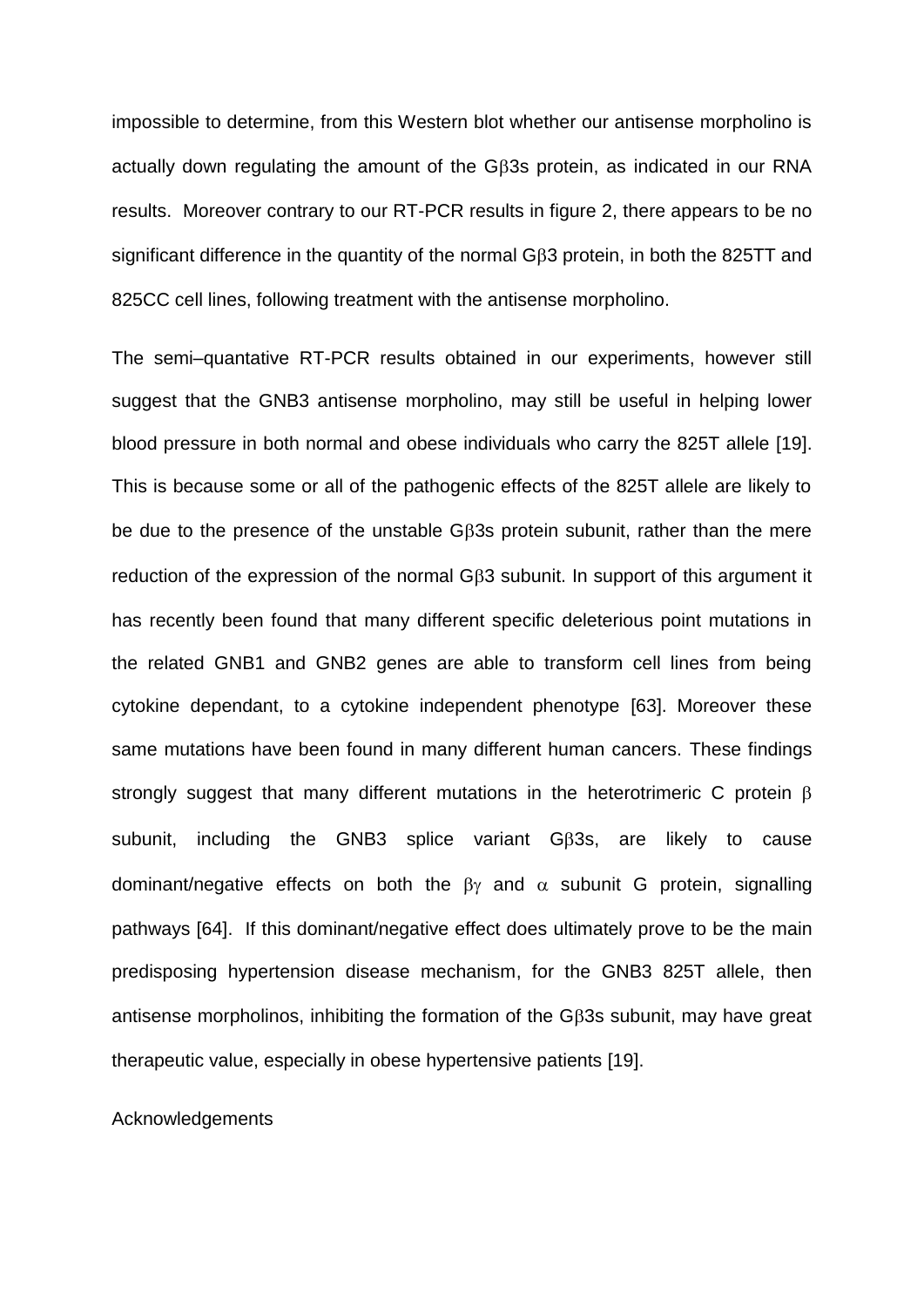We are grateful to both Janet Horrocks and Scott Cameron of Abertay University for

their expert technical assistance in Western Blotting

Author Disclosure Statement

J.McGlinchey is an employee of NHS Scotland; T. Hemanth is an employee of Queen Mary University of London, D.Lester is an employee of The University of Abertay. None of these authors have any known conflict of interest.

## References

[1] Krishnan, A, A Mustafa, MS Almen, R Fredriksson, MJ Williams and HB Schioth (2015). Evolutionary hierarchy of vertebrate-like heterotrimeric G protein families. Mol. Phylogenet. Evol. 91: 27-40.

[2] Oldham, WM and HE Hamm (2006). Structural basis of function in heterotrimeric G proteins. Q. Rev. Biophys. 39: 117-166.

[3] Moreira, IS (2014). Structural features of the G-protein/GPCR interactions. Biochim. Biophys. Acta. 1840: 16-33.

[4] Poon, LS, AS Chan and YH Wong (2009). Gbeta3 forms distinct dimers with specific Ggamma subunits and preferentially activates the beta3 isoform of phospholipase C. Cell Signal. 21: 737-44.

[5] Peng, YW, JD Robishaw, MA Levine and KW Yau (1992). Retinal rods and cones have distinct G protein beta and gamma subunits. Proc Natl Acad Sci U S A. 89: 10882-6.

[6] Ye, Y, Z Sun, A Guo, L Song, JL Grobe and S Chen (2014). Ablation of the GNB3 gene in mice does not affect body weight, metabolism or blood pressure, but causes bradycardia. Cell. Signal. 26: 2514- 2520.

[7] Tummala, H, M Ali, P Getty, PM Hocking, DW Burt, CF Inglehearn and DH Lester (2006). Mutation in the guanine nucleotide-binding protein beta-3 causes retinal degeneration and embryonic mortality in chickens. Invest Ophthalmol Vis Sci. 47: 4714-8.

[8] Sun, A, J Ge, W Siffert and UH Frey (2005). Quantification of allele-specific G-protein beta3 subunit mRNA transcripts in different human cells and tissues by Pyrosequencing. Eur J Hum Genet. 13: 361-9.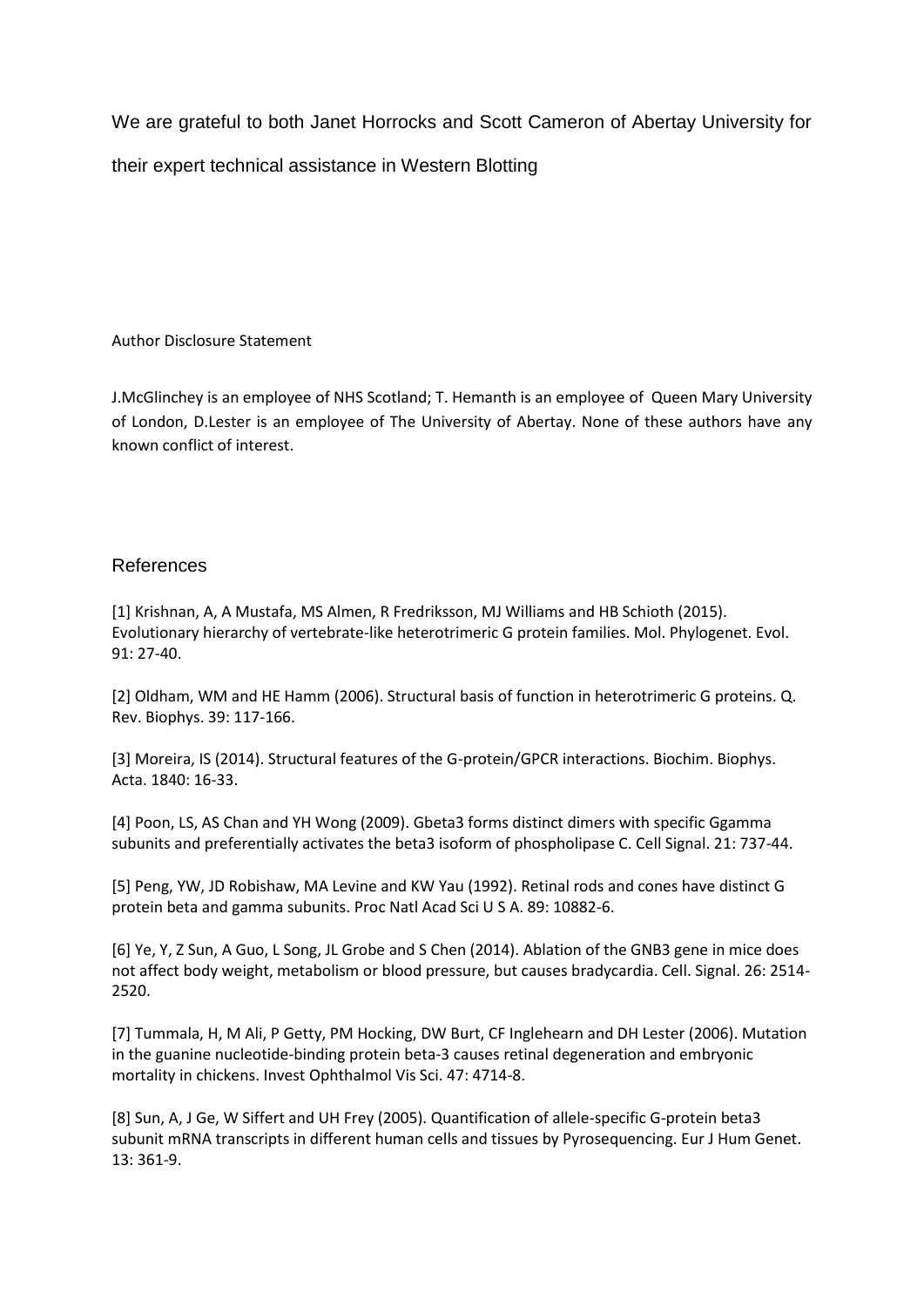[9] Smith, CM, JH Finger, TF Hayamizu, IJ McCright, J Xu, J Berghout, J Campbell, LE Corbani, KL Forthofer, PJ Frost, D Miers, DR Shaw, KR Stone, JT Eppig, JA Kadin, JE Richardson and M Ringwald (2014). The mouse Gene Expression Database (GXD): 2014 update. Nucleic Acids Res. 42: D818-24.

[10] Lukk, M, M Kapushesky, J Nikkila, H Parkinson, A Goncalves, W Huber, E Ukkonen and A Brazma (2010). A global map of human gene expression. Nat. Biotechnol. 28: 322-324.

[11] Ritchey, ER, RE Bongini, KA Code, C Zelinka, S Petersen-Jones and AJ Fischer (2010). The pattern of expression of guanine nucleotide-binding protein beta3 in the retina is conserved across vertebrate species. Neuroscience.

[12] Fredriksson, R, MC Lagerstrom, LG Lundin and HB Schioth (2003). The G-protein-coupled receptors in the human genome form five main families. Phylogenetic analysis, paralogon groups, and fingerprints. Mol. Pharmacol. 63: 1256-1272.

[13] Dhingra, A, H Ramakrishnan, A Neinstein, ME Fina, Y Xu, J Li, DC Chung, A Lyubarsky and N Vardi (2012). Gbeta3 is required for normal light ON responses and synaptic maintenance. J. Neurosci. 32: 11343-11355.

[14] Tummala, H, S Fleming, PM Hocking, D Wehner, Z Naseem, M Ali, CF Inglehearn, N Zhelev and DH Lester (2011). The D153del mutation in GNB3 gene causes tissue specific signalling patterns and an abnormal renal morphology in Rge chickens. PLoS One. 6: e21156.

[15] Dhingra, A, H Ramakrishnan, A Neinstein, ME Fina, Y Xu, J Li, DC Chung, A Lyubarsky and N Vardi (2012). Gbeta3 is required for normal light ON responses and synaptic maintenance. J. Neurosci. 32: 11343-11355.

[16] Montiani-Ferreira, F, A Fischer, R Cernuda-Cernuda, M Kiupel, WJ DeGrip, D Sherry, SS Cho, GC Shaw, MG Evans, PM Hocking and SM Petersen-Jones (2005). Detailed histopathologic characterization of the retinopathy, globe enlarged (rge) chick phenotype. Mol. Vis. 11: 11-27.

[17] Ye, Y, Z Sun, A Guo, L Song, JL Grobe and S Chen (2014). Ablation of the GNB3 gene in mice does not affect body weight, metabolism or blood pressure, but causes bradycardia. Cell. Signal.

[18] Goldlust, IS, KE Hermetz, LM Catalano, RT Barfield, R Cozad, G Wynn, AC Ozdemir, KN Conneely, JG Mulle, S Dharamrup, MR Hegde, KH Kim, B Angle, A Colley, AE Webb, EC Thorland, JW Ellison, JA Rosenfeld, BC Ballif, LG Shaffer, LA Demmer, Unique Rare Chromosome Disorder Support Group and MK Rudd (2013). Mouse model implicates GNB3 duplication in a childhood obesity syndrome. Proc. Natl. Acad. Sci. U. S. A. 110: 14990-14994.

[19] Danoviz, ME, AC Pereira, JG Mill and JE Krieger (2006). Hypertension, obesity and GNB 3 gene variants. Clin. Exp. Pharmacol. Physiol. 33: 248-252.

[20] Siffert, W, D Rosskopf, G Siffert, S Busch, A Moritz, R Erbel, AM Sharma, E Ritz, HE Wichmann, KH Jakobs and B Horsthemke (1998). Association of a human G-protein beta3 subunit variant with hypertension. Nat Genet. 18: 45-8.

[21] Kedzierska, K, K Ciechanowski, K Safranow, J Bober, E Golembiewska, E Kwiatkowska, J Kabat-Koperska, M Ostrowski, G Adler and D Chlubek (2006). GNB3 C825T and ACE I/D polymorphisms on the sodium-proton exchanger and the prevalence of essential hypertension in males. Arch Med Res. 37: 150-7.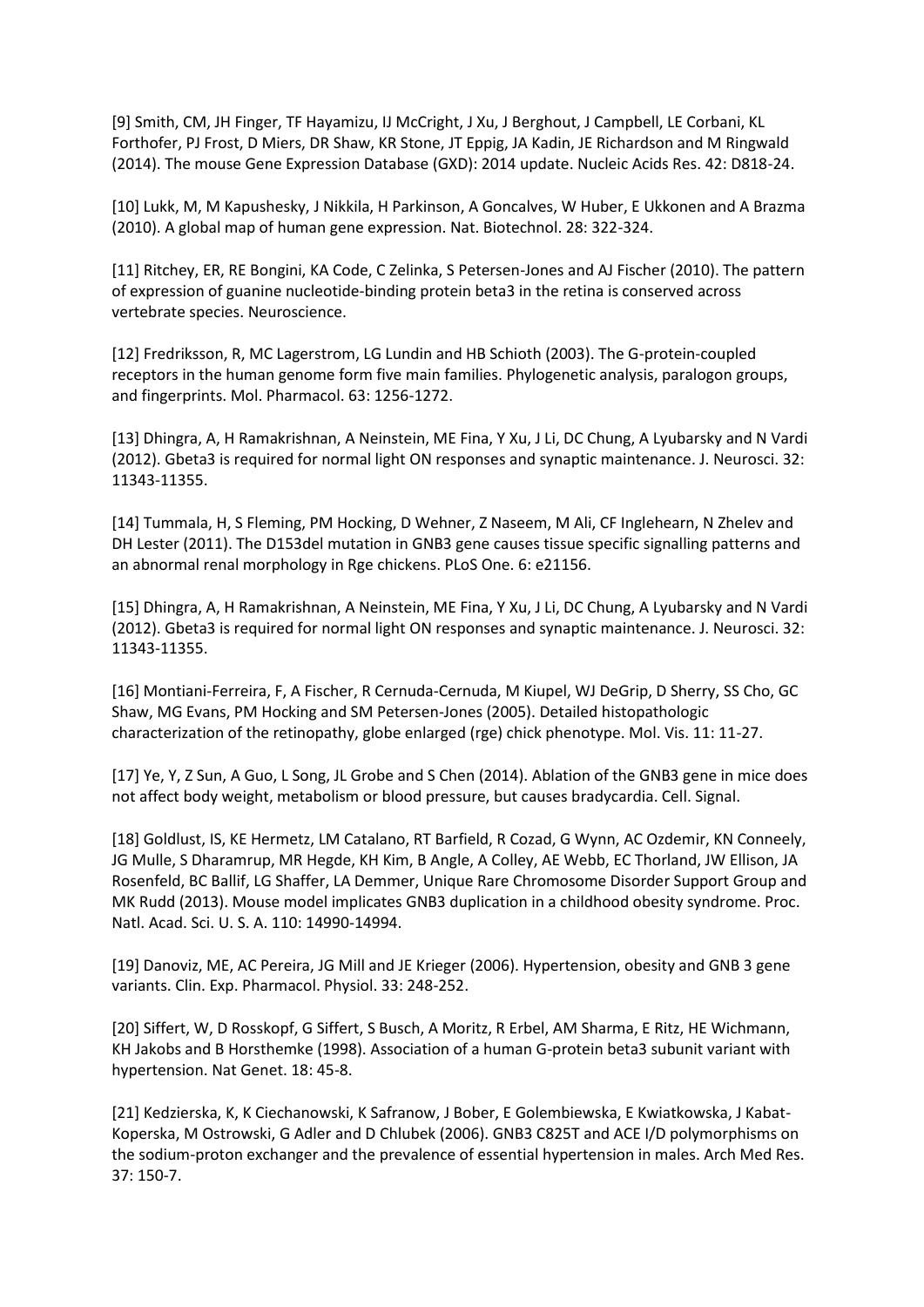[22] Li, X, X Sun, L Jin and F Xue (2011). Worldwide spatial genetic structure of angiotensinconverting enzyme gene: a new evolutionary ecological evidence for the thrifty genotype hypothesis. Eur. J. Hum. Genet. 19: 1002-1008.

[23] Young, JH (2007). Evolution of blood pressure regulation in humans. Curr. Hypertens. Rep. 9: 13- 18.

[24] Young, JH, YP Chang, JD Kim, JP Chretien, MJ Klag, MA Levine, CB Ruff, NY Wang and A Chakravarti (2005). Differential susceptibility to hypertension is due to selection during the out-of-Africa expansion. PLoS Genet. 1: e82.

[25] Siffert, W, P Forster, KH Jockel, DA Mvere, B Brinkmann, C Naber, R Crookes, A Du P Heyns, JT Epplen, J Fridey, BI Freedman, N Muller, D Stolke, AM Sharma, K Al Moutaery, H Grosse-Wilde, B Buerbaum, T Ehrlich, HR Ahmad, B Horsthemke, ED Du Toit, A Tiilikainen, J Ge, Y Wang and D Rosskopf (1999). Worldwide ethnic distribution of the G protein beta3 subunit 825T allele and its association with obesity in Caucasian, Chinese, and Black African individuals. J. Am. Soc. Nephrol. 10: 1921-1930.

[26] Young, JH (2007). Evolution of blood pressure regulation in humans. Curr. Hypertens. Rep. 9: 13- 18.

[27] Mamenko, M, O Zaika and O Pochynyuk (2014). Direct regulation of ENaC by bradykinin in the distal nephron. Implications for renal sodium handling. Curr. Opin. Nephrol. Hypertens. 23: 122-129.

[28] Smemo, S, JJ Tena, KH Kim, ER Gamazon, NJ Sakabe, C Gomez-Marin, I Aneas, FL Credidio, DR Sobreira, NF Wasserman, JH Lee, V Puviindran, D Tam, M Shen, JE Son, NA Vakili, HK Sung, S Naranjo, RD Acemel, M Manzanares, A Nagy, NJ Cox, CC Hui, JL Gomez-Skarmeta and MA Nobrega (2014). Obesity-associated variants within FTO form long-range functional connections with IRX3. Nature. 507: 371-375.

[29] Kumar, R, S Kohli, P Alam, R Barkotoky, M Gupta, S Tyagi, SK Jain and MA Pasha (2013). Interactions between the FTO and GNB3 genes contribute to varied clinical phenotypes in hypertension. PLoS One. 8: e63934.

[30] Daimon, M, H Sato, W Kaino, K Tada, K Takase, S Karasawa, K Wada, W Kameda, S Susa, T Oizumi, T Kayama, M Muramatsu and T Kato (2013). Association of the G-protein beta3 subunit gene polymorphism with the incidence of cardiovascular disease independent of hypertension: the Funagata study. J. Hum. Hypertens. 27: 612-616.

[31] Klintschar, M, D Stiller, P Schwaiger and M Kleiber (2005). DNA polymorphisms in the tyrosine hydroxylase and GNB3 genes: association with unexpected death from acute myocardial infarction and increased heart weight. Forensic Sci. Int. 153: 142-146.

[32] Meirhaeghe, A, C Bauters, N Helbecque, M Hamon, E McFadden, JM Lablanche, M Bertrand and P Amouyel (2001). The human G-protein beta3 subunit C825T polymorphism is associated with coronary artery vasoconstriction. Eur. Heart J. 22: 845-848.

[33] Naber, CK, D Baumgart, G Heusch, W Siffert, O Oldenburg, J Huesing and R Erbel (2003). Role of the eNOS Glu298Asp variant on the GNB3825T allele dependent determination of alpha-adrenergic coronary constriction. Pharmacogenetics. 13: 279-284.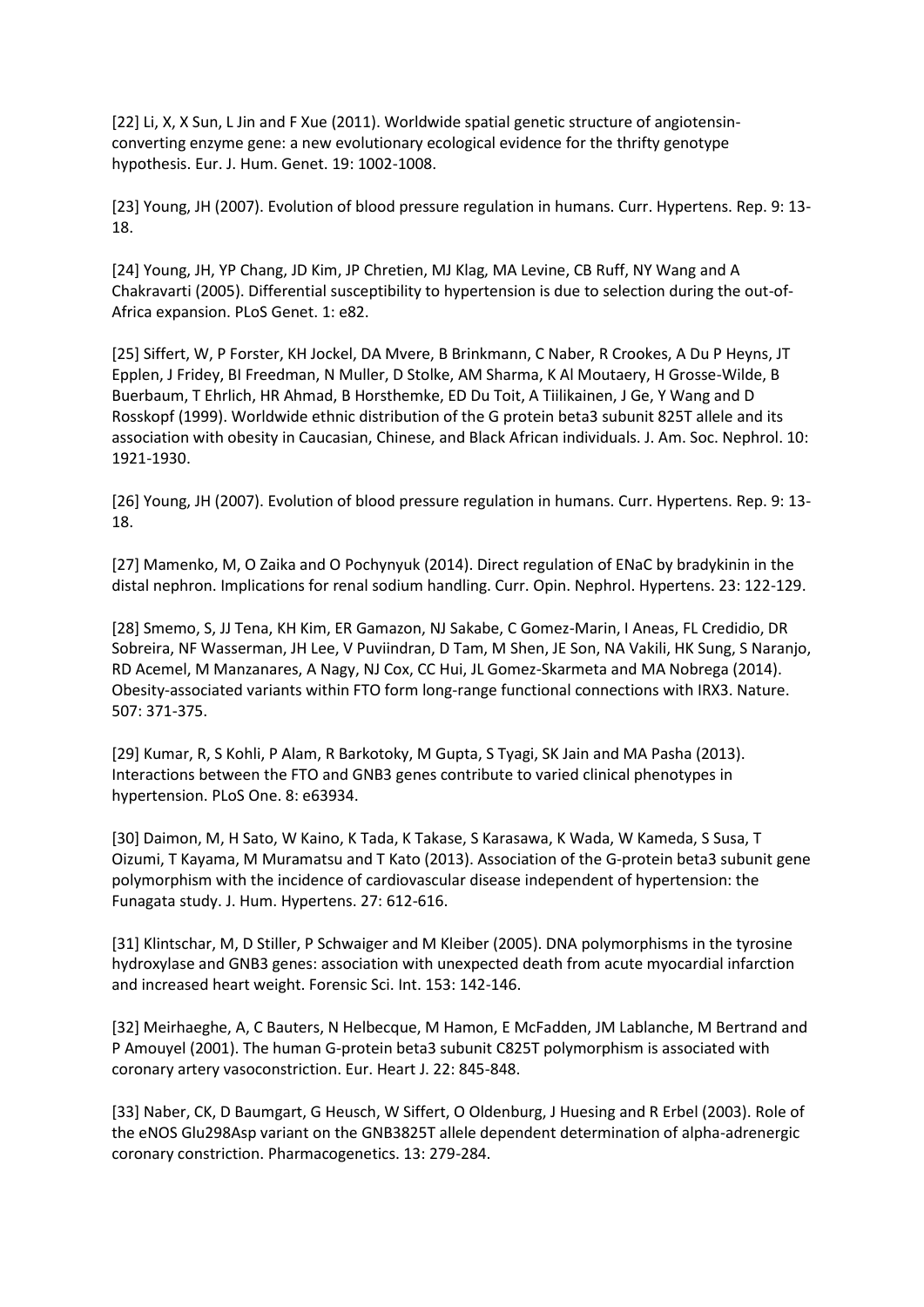[34] Nurnberger, J, A Opazo Saez, A Mitchell, S Buhrmann, RR Wenzel, W Siffert, T Philipp and RF Schafers (2004). The T-allele of the C825T polymorphism is associated with higher arterial stiffness in young healthy males. J. Hum. Hypertens. 18: 267-271.

[35] Renner, W, MM Hoffmann, G Grunbacher, BR Winkelmann, BO Boehm and W Marz (2007). Gprotein beta3 subunit (GNB3) gene polymorphisms and cardiovascular disease: the Ludwigshafen Risk and Cardiovascular Health (LURIC) study. Atherosclerosis. 192: 108-112.

[36] Shlyakhto, EV, EI Shwartz, YB Nefedova, AV Zukova, TA Vinnic and AO Konrady (2002). Lack of association of G-protein subunit gene C825T polymorphism with left ventricular hypertrophy in essential hypertension. Med. Sci. Monit. 8: CR337-40.

[37] Hocher, B, T Slowinski, T Stolze, A Pleschka, HH Neumayer and H Halle (2000). Association of maternal G protein beta3 subunit 825T allele with low birthweight. Lancet. 355: 1241-1242.

[38] Bullido, MJ, MC Ramos, A Ruiz-Gomez, AS Tutor, I Sastre, A Frank, F Coria, P Gil, F Mayor Jr and F Valdivieso (2004). Polymorphism in genes involved in adrenergic signaling associated with Alzheimer's. Neurobiol. Aging. 25: 853-859.

[39] Eisenhardt, A, C Stief, H Porst, U Wetterauer, W Weidner, H Rubben and H Sperling (2010). Genetic association study of the GNB3 C825T, the ACE I/D and the eNOS G894T polymorphisms and the risk to develop erectile dysfunction in a German ED population. Andrologia. 42: 218-224.

[40] Lee, YC, HH Lin, CJ Wang, CC Liu, WJ Wu, CH Huang and LL Chang (2008). The associations among GNB3 C825T polymorphism, erectile dysfunction, and related risk factors. J. Sex. Med. 5: 2061-2068.

[41] Safarinejad, MR, S Safarinejad, N Shafiei and S Safarinejad (2013). G-protein beta3 subunit gene 825C/T polymorphism and its association with the presence, severity, and duration of vasculogenic erectile dysfunction. Fertil. Steril. 99: 69-75.

[42] Sekine, A, N Tanabe, T Sugiura, A Shigeta, T Jujo, R Nishimura, S Sakao, Y Kasahara and K Tatsumi (2014). Polymorphism of the G protein beta3 subunit gene influences the efficacy of sildenafil in patients with pulmonary hypertension. Intern. Med. 53: 291-297.

[43] Sperling, H, A Eisenhardt, S Virchow, E Hauck, S Lenk, H Porst, C Stief, U Wetterauer, H Rubben, N Muller and W Siffert (2003). Sildenafil response is influenced by the G protein beta 3 subunit GNB3 C825T polymorphism: a pilot study. J. Urol. 169: 1048-1051.

[44] Clar, H, U Langsenlehner, P Krippl, W Renner, A Leithner, G Gruber, G Hofmann, B Yazdani-Biuki, T Langsenlehner and R Windhager (2008). A polymorphism in the G protein beta3-subunit gene is associated with bone metastasis risk in breast cancer patients. Breast Cancer Res. Treat. 111: 449- 452.

[45] Eisenhardt, A, W Siffert, D Rosskopf, M Musch, M Mosters, U Roggenbuck, KH Jockel, H Rubben and G Lummen (2005). Association study of the G-protein beta3 subunit C825T polymorphism with disease progression in patients with bladder cancer. World J. Urol. 23: 279-286.

[46] El Hindy, N, M Adamzik, N Lambertz, HS Bachmann, K Worm, R Egensperger, UH Frey, S Asgari, U Sure, W Siffert and IE Sandalcioglu (2010). Association of the GNB3 825T-allele with better survival in patients with glioblastoma multiforme. J. Cancer Res. Clin. Oncol. 136: 1423-1429.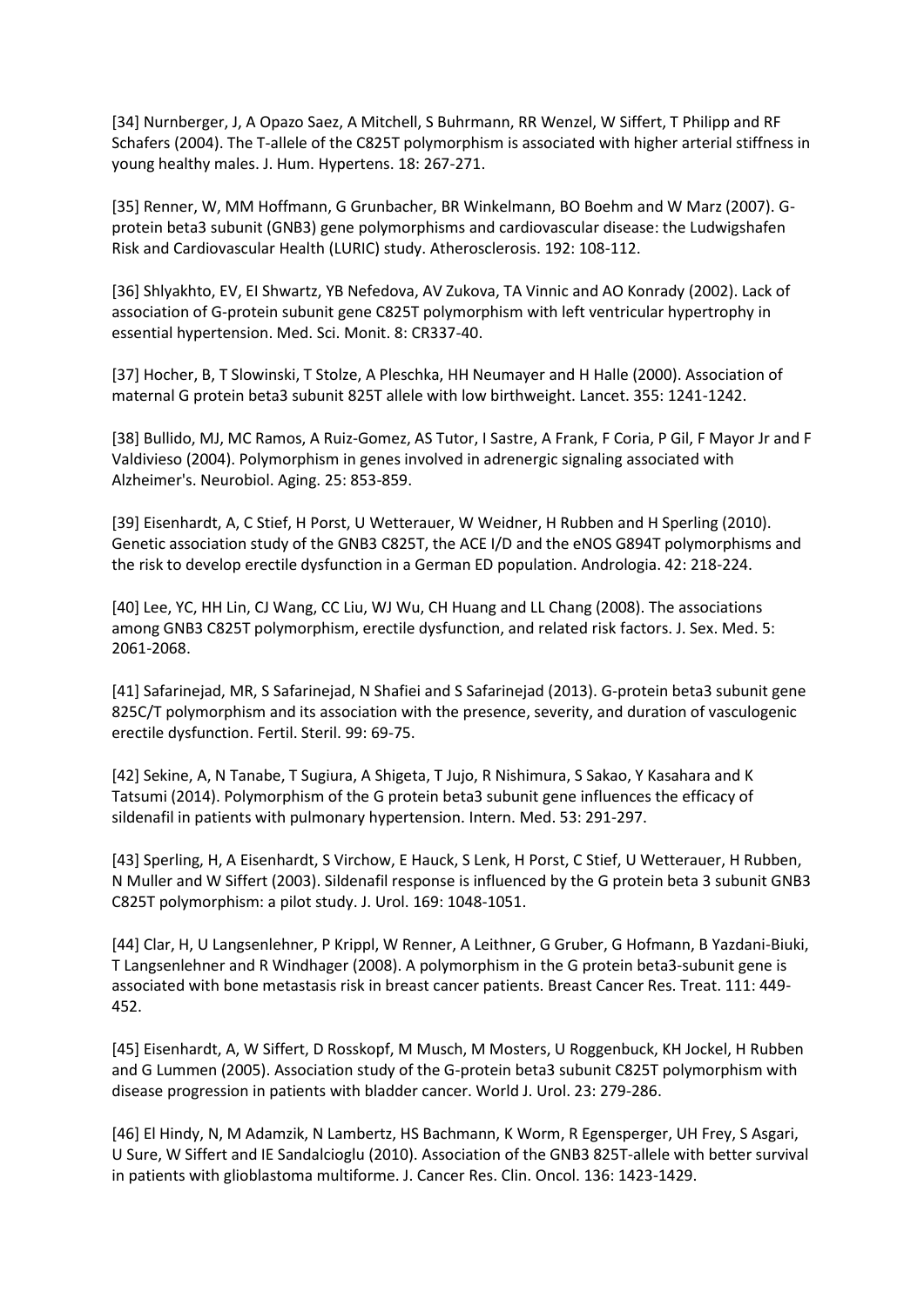[47] Safarinejad, MR, S Safarinejad, N Shafiei and S Safarinejad (2012). G Protein beta3 subunit gene C825T polymorphism and its association with the presence and clinicopathological characteristics of prostate cancer. J. Urol. 188: 287-293.

[48] Sheu, SY, R Gorges, C Ensinger, D Ofner, NR Farid, W Siffert and KW Schmid (2005). Different genotype distribution of the GNB3 C825T polymorphism of the G protein beta3 subunit in adenomas and differentiated thyroid carcinomas of follicular cell origin. J. Pathol. 207: 430-435.

[49] Shibata, T, T Tahara, J Yonemura, M Okubo, D Yoshioka, M Nakamura, T Ishizuka, T Arisawa and I Hirata (2010). The G-protein beta3 polymorphism is associated with diffuse type gastric cancer in Japanese. Asian Pac. J. Cancer. Prev. 11: 1195-1199.

[50] Anttila, S, O Kampman, A Illi, R Rontu, T Lehtimaki and E Leinonen (2007). Association between 5-HT2A, TPH1 and GNB3 genotypes and response to typical neuroleptics: a serotonergic approach. BMC Psychiatry. 7: 22.

[51] Kang, RH, SW Hahn, MJ Choi and MS Lee (2007). Relationship between G-protein beta-3 subunit C825T polymorphism and mirtazapine responses in Korean patients with major depression. Neuropsychobiology. 56: 1-5.

[52] Keers, R, C Bonvicini, C Scassellati, R Uher, A Placentino, C Giovannini, M Rietschel, N Henigsberg, D Kozel, O Mors, W Maier, J Hauser, D Souery, J Mendlewicz, C Schmal, A Zobel, ER Larsen, A Szczepankiewicz, Z Kovacic, A Elkin, I Craig, P McGuffin, AE Farmer, KJ Aitchison and M Gennarelli (2011). Variation in GNB3 predicts response and adverse reactions to antidepressants. J. Psychopharmacol. 25: 867-874.

[53] Klenke, S and W Siffert (2011). SNPs in genes encoding G proteins in pharmacogenetics. Pharmacogenomics. 12: 633-654.

[54] Lee, HJ, JH Cha, BJ Ham, CS Han, YK Kim, SH Lee, SH Ryu, RH Kang, MJ Choi and MS Lee (2004). Association between a G-protein beta 3 subunit gene polymorphism and the symptomatology and treatment responses of major depressive disorders. Pharmacogenomics J. 4: 29-33.

[55] Mitchell, A, S Buhrmann, A Seifert, J Nurnberger, RR Wenzel, W Siffert, T Philipp and RF Schafers (2003). Venous response to nitroglycerin is enhanced in young, healthy carriers of the 825T allele of the G protein beta3 subunit gene (GNB3). Clin. Pharmacol. Ther. 74: 499-504.

[56] Nurnberger, J, S Dammer, A Mitchell, W Siffert, RR Wenzel, M Gossl, T Philipp, MC Michel and RF Schafers (2003). Effect of the C825T polymorphism of the G protein beta 3 subunit on the systolic blood pressure-lowering effect of clonidine in young, healthy male subjects. Clin. Pharmacol. Ther. 74: 53-60.

[57] Schurks, M, T Kurth, P Stude, C Rimmbach, J de Jesus, M Jonjic, HC Diener and D Rosskopf (2007). G protein beta3 polymorphism and triptan response in cluster headache. Clin. Pharmacol. Ther. 82: 396-401.

[58] Wilkie, MJ, D Smith, IC Reid, RK Day, K Matthews, CR Wolf, D Blackwood and G Smith (2007). A splice site polymorphism in the G-protein beta subunit influences antidepressant efficacy in depression. Pharmacogenet Genomics. 17: 207-215.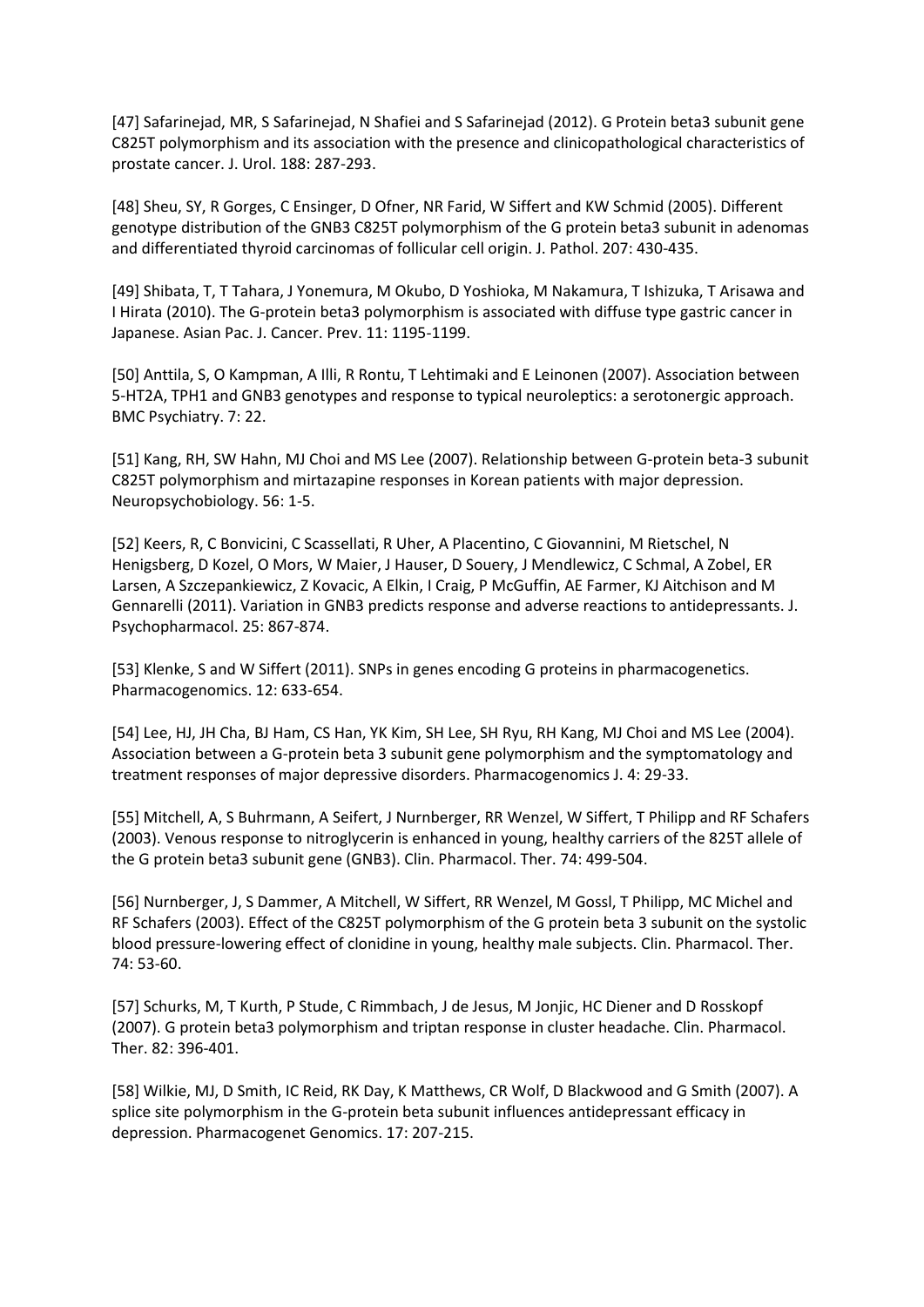[59] Dorr, M, CO Schmidt, T Spielhagen, A Bornhorst, K Hentschel, C Franz, K Empen, T Kocher, SR Diehl, HK Kroemer, H Volzke, R Ewert, SB Felix and D Rosskopf (2010). beta-blocker therapy and heart rate control during exercise testing in the general population: role of a common G-protein beta-3 subunit variant. Pharmacogenomics. 11: 1209-1221.

[60] Sun, Z, C Runne, X Tang, F Lin and S Chen (2012). The Gbeta3 splice variant associated with the C825T gene polymorphism is an unstable and functionally inactive protein. Cell. Signal. 24: 2349- 2359.

[61] Suwanmanee, T, H Sierakowska, S Fucharoen and R Kole (2002). Repair of a splicing defect in erythroid cells from patients with beta-thalassemia/HbE disorder. Mol. Ther. 6: 718-726.

[62] Cirak, S, V Arechavala-Gomeza, M Guglieri, L Feng, S Torelli, K Anthony, S Abbs, ME Garralda, J Bourke, DJ Wells, G Dickson, MJ Wood, SD Wilton, V Straub, R Kole, SB Shrewsbury, C Sewry, JE Morgan, K Bushby and F Muntoni (2011). Exon skipping and dystrophin restoration in patients with Duchenne muscular dystrophy after systemic phosphorodiamidate morpholino oligomer treatment: an open-label, phase 2, dose-escalation study. Lancet. 378: 595-605.

[63] Yoda, A, G Adelmant, J Tamburini, B Chapuy, N Shindoh, Y Yoda, O Weigert, N Kopp, SC Wu, SS Kim, H Liu, T Tivey, AL Christie, KG Elpek, J Card, K Gritsman, J Gotlib, MW Deininger, H Makishima, SJ Turley, N Javidi-Sharifi, JP Maciejewski, S Jaiswal, BL Ebert, SJ Rodig, JW Tyner, JA Marto, DM Weinstock and AA Lane (2015). Mutations in G protein beta subunits promote transformation and kinase inhibitor resistance. Nat. Med. 21: 71-75.

[64] Danovi, S (2015). Oncogenes: nothing but a G thing. Nat. Rev. Cancer. 15: 68.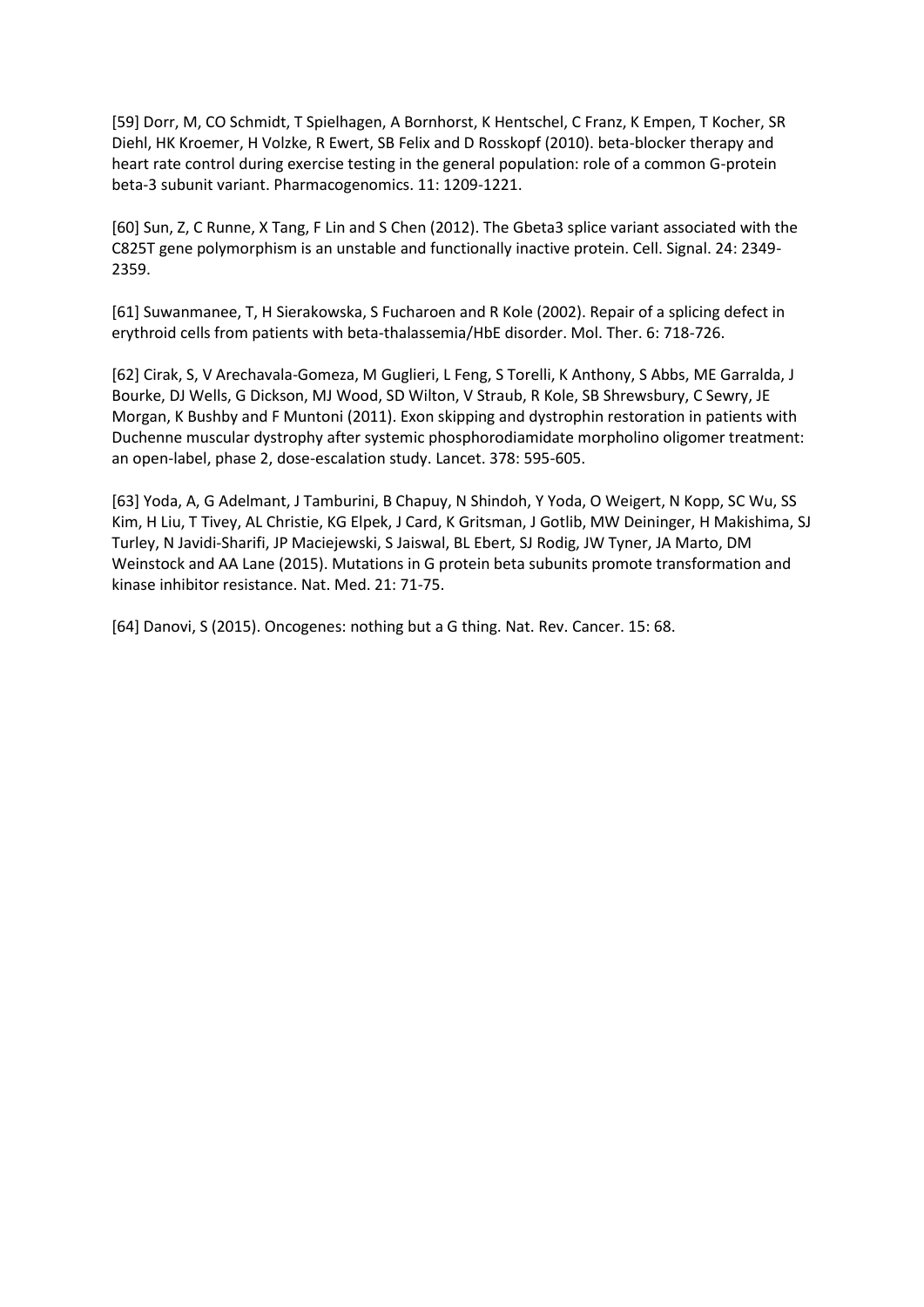

This diagram shows the proposed mechanism of action of the GNB3 antisense morpholino (M) and its binding site, which spans both sides (9a and 9b) of the cryptic splice site, in the middle of exon 9. Line a) represents the GNB3 pre-RNA with a c.825T allele in exon 10. The triangular shaped lines shows the two possible alternative splicing between exon 8 and exon 9 to either to exon splice junction 9a or the cryptic splice site in 9b. Line b) shows the normal GNB3 mRNA following the fusion of exon 8 to exon 9a, which translates into the normal G $\beta$ 3 protein. Line c) shows the aberrant pathogenic fusion of exon 8 to 9b, which translates into  $GB3_s$ protein.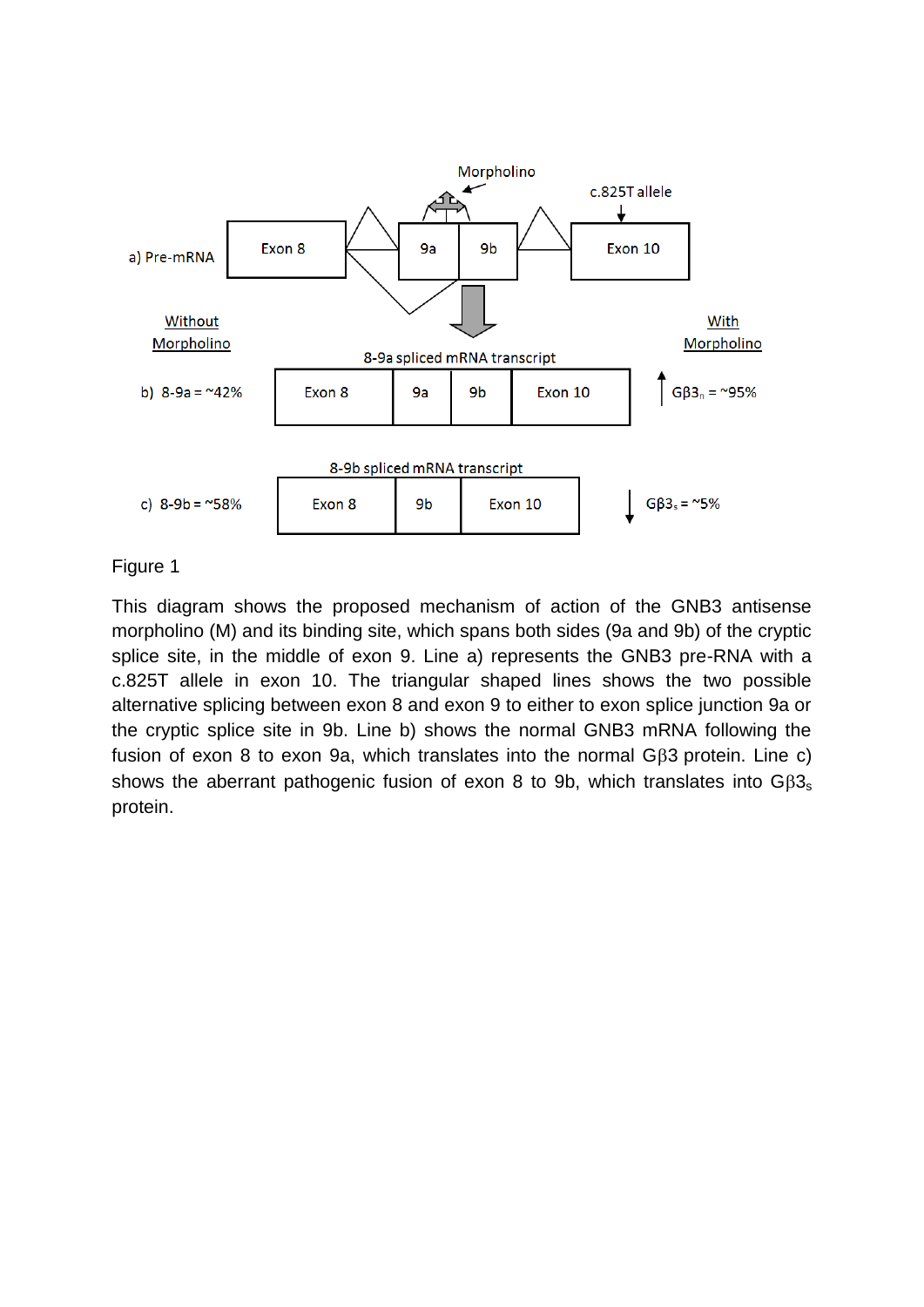|                                                | 1 | $\overline{2}$ | З | Δ                       | 5  |    |                    | 8                  | 9 | 10               |    |                      |           |                       |    | 11 12 13 14 15 16 17 18 19 |   |           |           |
|------------------------------------------------|---|----------------|---|-------------------------|----|----|--------------------|--------------------|---|------------------|----|----------------------|-----------|-----------------------|----|----------------------------|---|-----------|-----------|
| 2000bp-                                        |   |                |   | <b>Full Length GNB3</b> |    |    |                    | exon 8-9a splicing |   |                  |    |                      |           |                       |    |                            |   |           |           |
|                                                |   |                |   |                         |    |    |                    |                    |   | Exon 7 - 10 GNB3 |    |                      |           |                       |    |                            |   |           |           |
| 1000bp-<br>$800bp -$<br>$700bp -$<br>$600bp -$ |   |                |   |                         |    |    | exon 8-9b splicing |                    |   |                  |    | <b>Actin Control</b> |           |                       |    |                            |   |           |           |
| $500bp -$                                      |   | п              |   | п                       | CТ | CT | <b>CT</b>          |                    |   |                  |    |                      |           |                       | -- | exon 8-9a                  |   |           |           |
| 400bp-                                         |   | M              | M | <b>AS</b>               | M  | M  | <b>AS</b>          |                    |   |                  |    |                      |           | $\Longleftrightarrow$ |    | exon 8-9b                  |   |           |           |
| $300bp -$                                      |   | $\circ$        |   |                         | O  |    |                    | п                  | п |                  | СT | СT                   | <b>CT</b> |                       |    |                            |   |           |           |
| 200bp-                                         |   | k              |   |                         | k  |    |                    | M                  | M | AS               | M  | M                    | AS        |                       | п  |                            |   | <b>CT</b> | <b>CT</b> |
| $100bp -$                                      |   |                |   |                         |    |    |                    | $\circ$            |   |                  |    |                      |           | M                     | M  | AS                         | M | M         | AS        |
| $50bp -$                                       |   |                |   |                         |    |    |                    |                    |   |                  | k  |                      |           | ٥                     |    |                            | ٥ |           |           |
|                                                |   |                |   |                         |    |    |                    |                    |   |                  |    |                      |           |                       |    |                            |   |           |           |

This diagram shows the semi-quantitative RT-PCR results for both the 825TT and 825CT cell lines. Lane 1 contains the bioline 100bp (hyperladder) marker. Lanes 2-7 are RT-PCR results generated using the "full length" GNB3 primers as described in the methods. The expected size of the full length product is 1026bp for the 8-9a normal transcript and 903bp for the alternative 8-9b pathogenic transcript. Lanes 8- 13 are RT-PCR bands generated with exon 7-10 primers and generate an expected band of 490bp for the 8-9a normal transcript and 367bp for the pathogenic 8-9b transcript. Lanes 14-19 are RT-PCR products generated from the actin specific primers. Lanes 2, 5, 8, 11, 14 and 17 are RT-PCR products generated from mock transfected GNB3 825 TT or TC cell lines. Lanes 3, 6, 9, 12, 15 and 18 are RT-PCR products generated from GNB3 antisense morpholino (M) transfected GNB3 825 TT or TC cell lines. Lanes 4, 7, 10, 13, 16 and 19 are RT-PCR products generated from GNB3 antisense allele specific (AS) unmodified oligonucleotide transfected GNB3 825 TT or TC cell lines.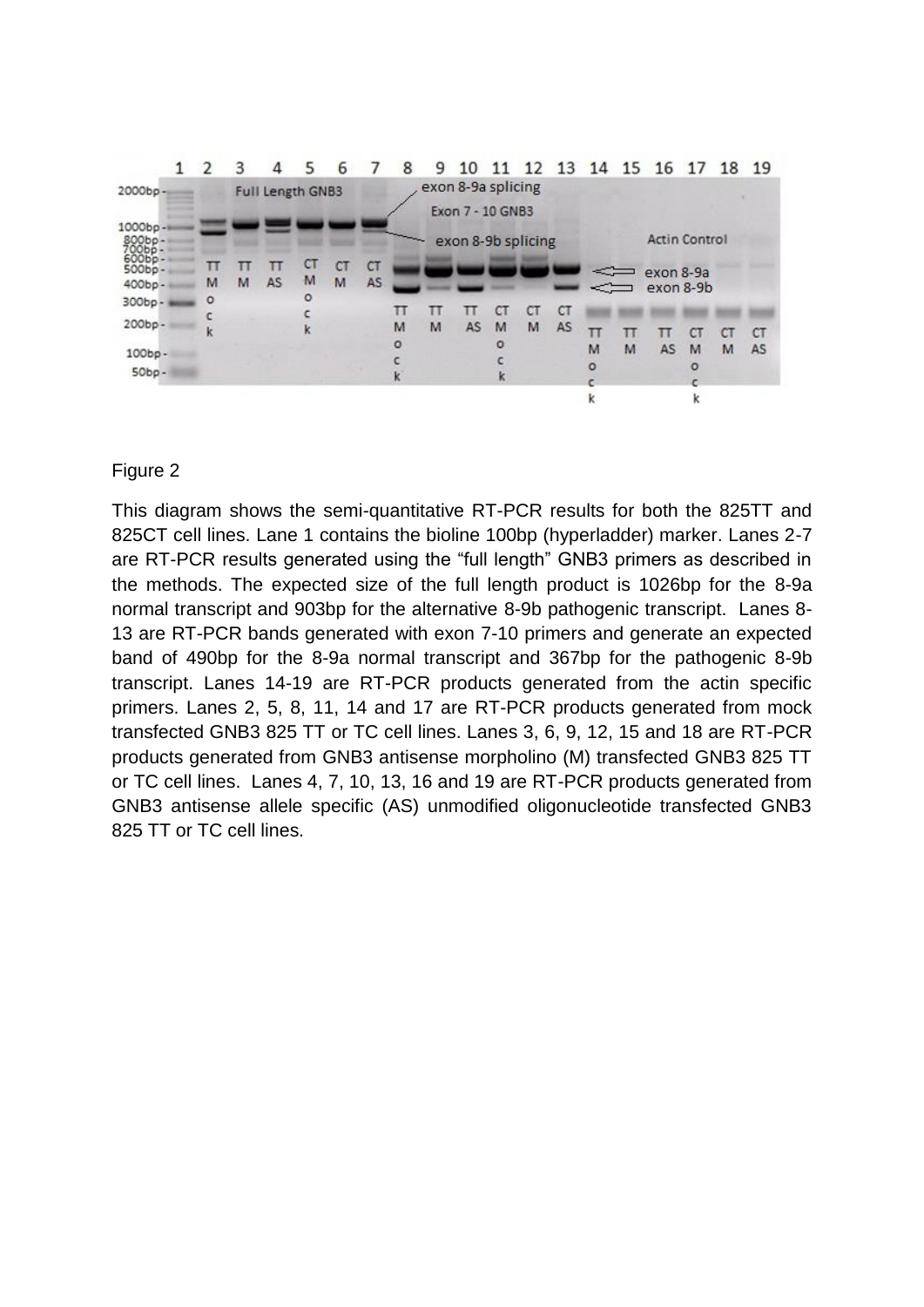

This diagram represents the image J relative average % pixel analysis, with standard error bars, of lanes 2 3, 8 and 9 shown in the RT-PCR semi-quantitative gel, in figure 2. Block 1 represents the average % pixels from the 8-9a splicing event with mock treatment, lanes 2 and 8 in figure 2. Block 2 represents the average % pixels from the 8-9a splicing event with GNB3 antisense morpholino (M)treatment, lanes 3 and 9 in figure 2. Block 3 represents the average % pixels from the pathogenic 8-9b splicing event with mock treatment, lanes 2 and 8 in figure 2. Block 4 represents the average % pixels from the pathogenic 8-9b splicing event with antisense morpholino (M) treatment, lanes 3 and 9 in figure 2.